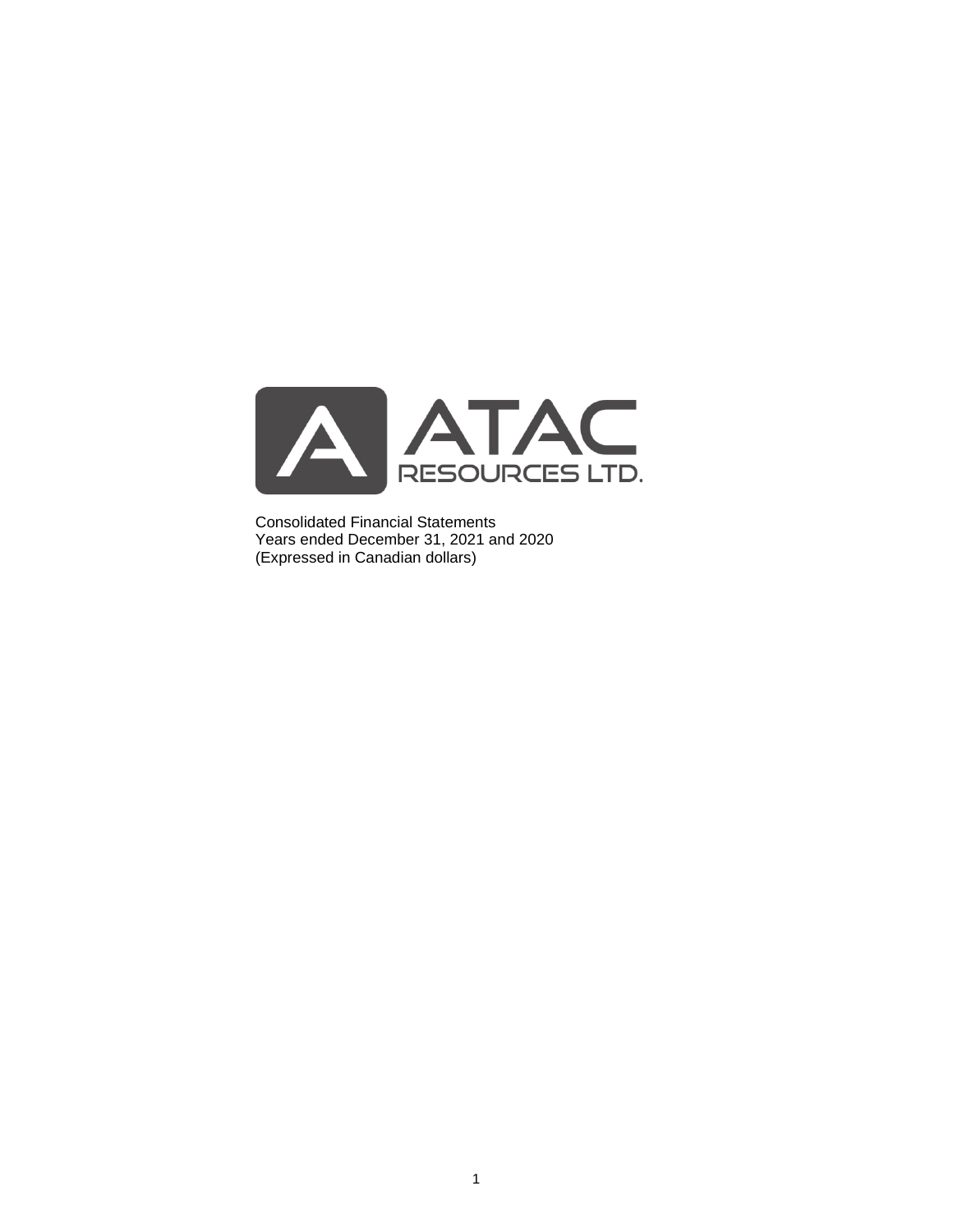## **INDEPENDENT AUDITOR'S REPORT**

To the Shareholders of ATAC Resources Ltd.

## *Opinion*

We have audited the accompanying consolidated financial statements of ATAC Resources Ltd. (the "Company"), which comprise the consolidated statements of financial position as at December 31, 2021 and 2020, and the consolidated statements of loss and comprehensive loss, changes in shareholders' equity, and cash flows for the years then ended, and notes to the consolidated financial statements, including a summary of significant accounting policies.

In our opinion, these consolidated financial statements present fairly, in all material respects, the financial position of the Company as at December 31, 2021 and 2020, and its financial performance and its cash flows for the years then ended in accordance with International Financial Reporting Standards ("IFRS").

## *Basis for Opinion*

We conducted our audit in accordance with Canadian generally accepted auditing standards. Our responsibilities under those standards are further described in the Auditor's Responsibilities for the Audit of the Consolidated Financial Statements section of our report. We are independent of the Company in accordance with the ethical requirements that are relevant to our audit of the consolidated financial statements in Canada, and we have fulfilled our other ethical responsibilities in accordance with these requirements. We believe that the audit evidence we have obtained in our audit is sufficient and appropriate to provide a basis for our opinion.

## *Other Information*

Management is responsible for the other information. The other information obtained at the date of this auditor's report includes Management's Discussion and Analysis.

Our opinion on the consolidated financial statements does not cover the other information and we do not express any form of assurance conclusion thereon.

In connection with our audit of the consolidated financial statements, our responsibility is to read the other information and, in doing so, consider whether the other information is materially inconsistent with the consolidated financial statements or our knowledge obtained in the audit, or otherwise appears to be materially misstated.

We obtained Management's Discussion and Analysis prior to the date of this auditor's report. If, based on the work we have performed, we conclude that there is a material misstatement of this other information, we are required to report that fact. We have nothing to report in this regard.

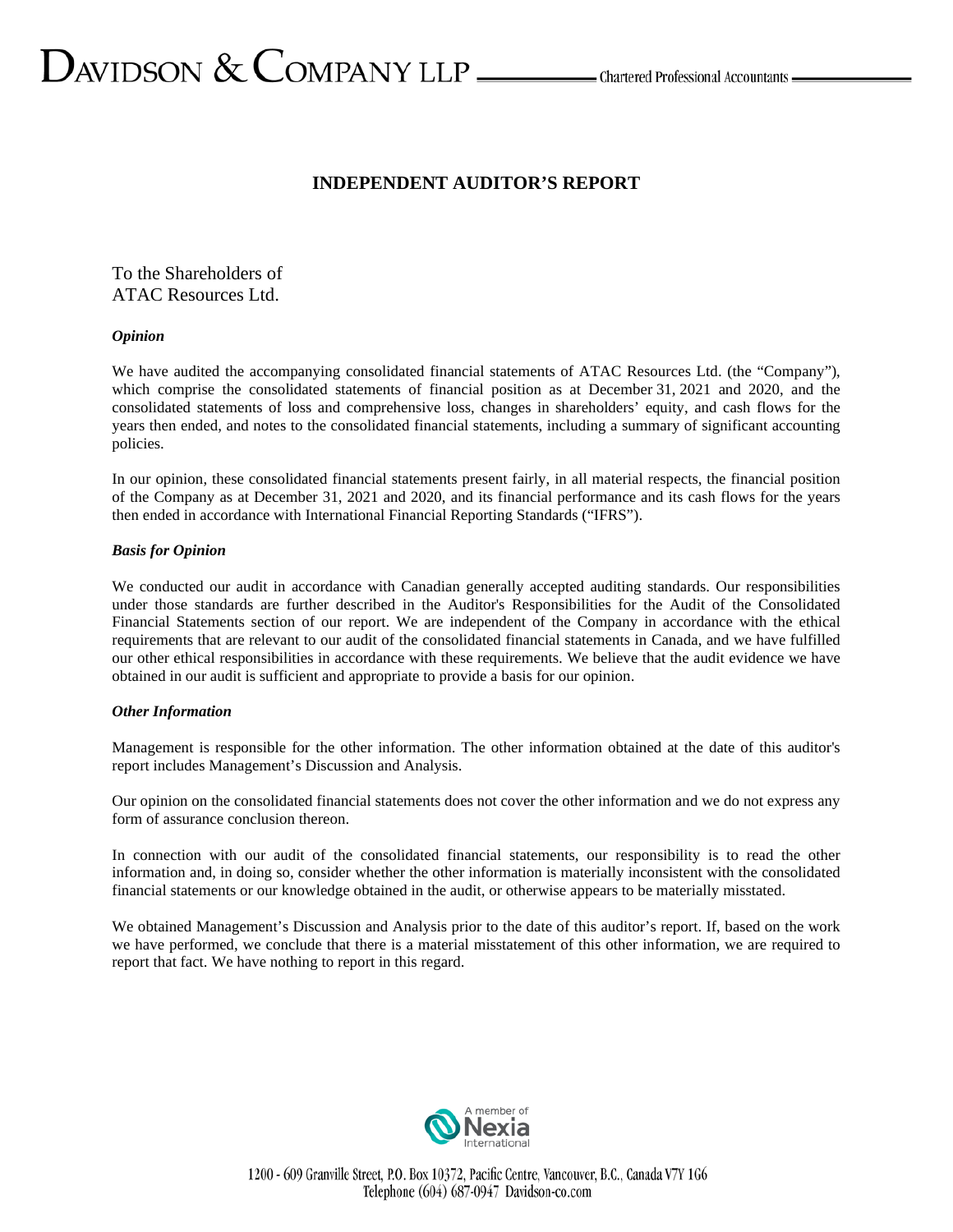## *Responsibilities of Management and Those Charged with Governance for the Consolidated Financial Statements*

Management is responsible for the preparation and fair presentation of the consolidated financial statements in accordance with IFRS, and for such internal control as management determines is necessary to enable the preparation of consolidated financial statements that are free from material misstatement, whether due to fraud or error.

In preparing the consolidated financial statements, management is responsible for assessing the Company's ability to continue as a going concern, disclosing, as applicable, matters related to going concern and using the going concern basis of accounting unless management either intends to liquidate the Company or to cease operations, or has no realistic alternative but to do so.

Those charged with governance are responsible for overseeing the Company's financial reporting process.

## *Auditor's Responsibilities for the Audit of the Consolidated Financial Statements*

Our objectives are to obtain reasonable assurance about whether the consolidated financial statements as a whole are free from material misstatement, whether due to fraud or error, and to issue an auditor's report that includes our opinion. Reasonable assurance is a high level of assurance, but is not a guarantee that an audit conducted in accordance with Canadian generally accepted auditing standards will always detect a material misstatement when it exists. Misstatements can arise from fraud or error and are considered material if, individually or in the aggregate, they could reasonably be expected to influence the economic decisions of users taken on the basis of these consolidated financial statements.

As part of an audit in accordance with Canadian generally accepted auditing standards, we exercise professional judgment and maintain professional skepticism throughout the audit. We also:

- Identify and assess the risks of material misstatement of the consolidated financial statements, whether due to fraud or error, design and perform audit procedures responsive to those risks, and obtain audit evidence that is sufficient and appropriate to provide a basis for our opinion. The risk of not detecting a material misstatement resulting from fraud is higher than for one resulting from error, as fraud may involve collusion, forgery, intentional omissions, misrepresentations, or the override of internal control.
- Obtain an understanding of internal control relevant to the audit in order to design audit procedures that are appropriate in the circumstances, but not for the purpose of expressing an opinion on the effectiveness of the Company's internal control.
- Evaluate the appropriateness of accounting policies used and the reasonableness of accounting estimates and related disclosures made by management.
- Conclude on the appropriateness of management's use of the going concern basis of accounting and, based on the audit evidence obtained, whether a material uncertainty exists related to events or conditions that may cast significant doubt on the Company's ability to continue as a going concern. If we conclude that a material uncertainty exists, we are required to draw attention in our auditor's report to the related disclosures in the consolidated financial statements or, if such disclosures are inadequate, to modify our opinion. Our conclusions are based on the audit evidence obtained up to the date of our auditor's report. However, future events or conditions may cause the Company to cease to continue as a going concern.
- Evaluate the overall presentation, structure and content of the consolidated financial statements, including the disclosures, and whether the consolidated financial statements represent the underlying transactions and events in a manner that achieves fair presentation.
- Obtain sufficient appropriate audit evidence regarding the financial information of the entities or business activities within the Company to express an opinion on the consolidated financial statements. We are responsible for the direction, supervision and performance of the group audit. We remain solely responsible for our audit opinion.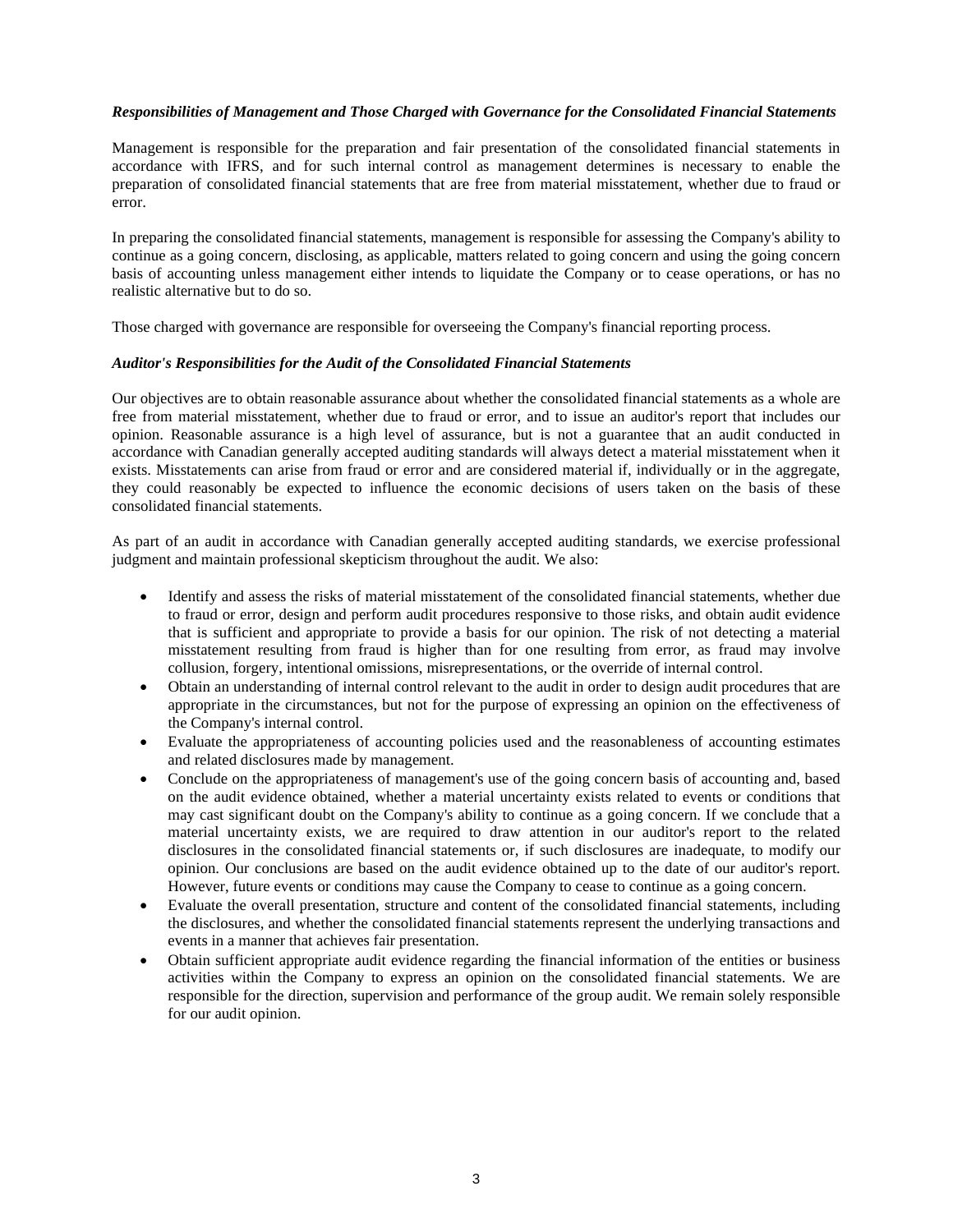We communicate with those charged with governance regarding, among other matters, the planned scope and timing of the audit and significant audit findings, including any significant deficiencies in internal control that we identify during our audit.

We also provide those charged with governance with a statement that we have complied with relevant ethical requirements regarding independence, and to communicate with them all relationships and other matters that may reasonably be thought to bear on our independence, and where applicable, related safeguards.

The engagement partner on the audit resulting in this independent auditor's report is Stephen Hawkshaw.

Javidson & Caysany LLP

April 7, 2022

Vancouver, Canada Chartered Professional Accountants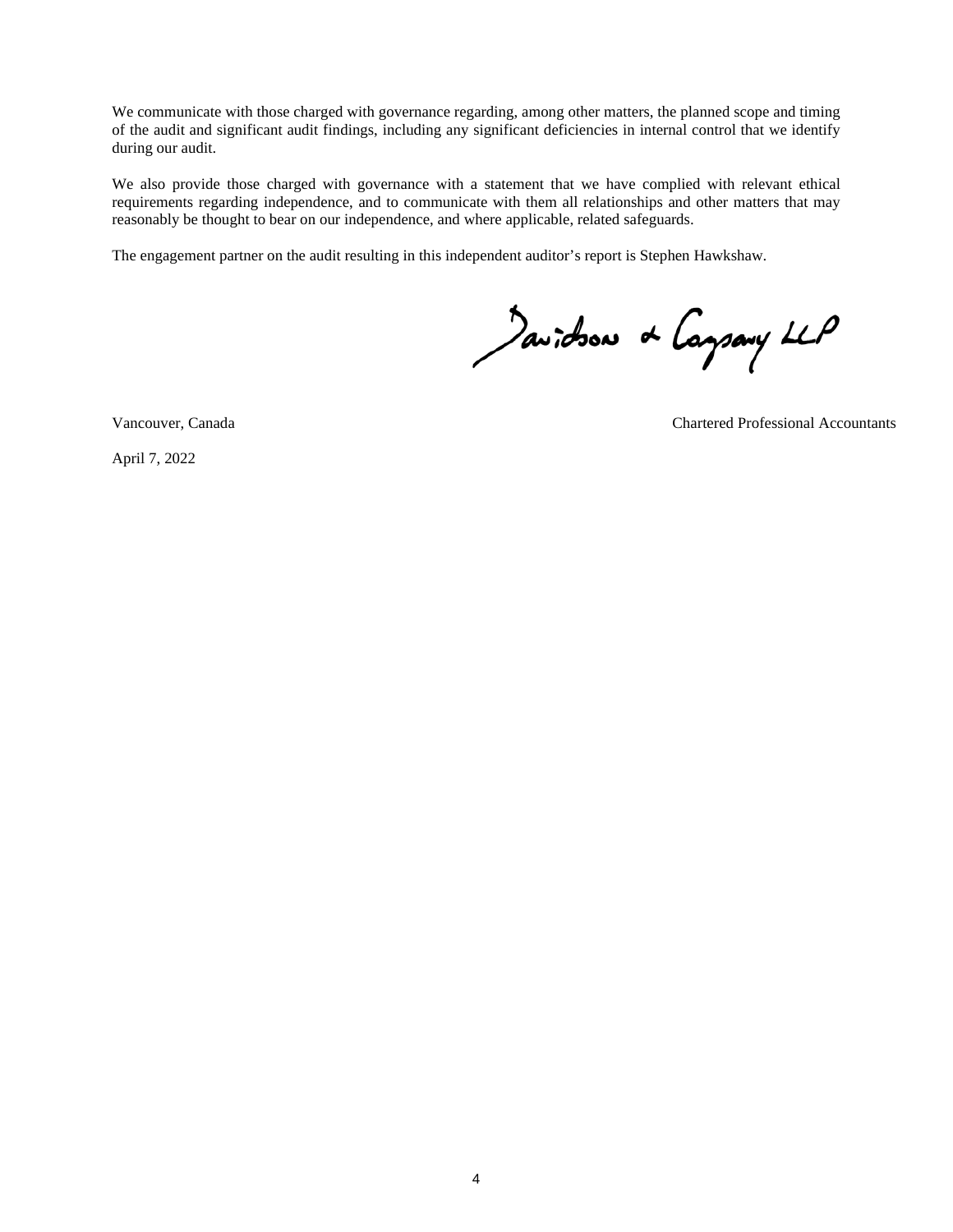Consolidated Statements of Financial Position Expressed in Canadian dollars As at

|                                               |                          | December 31,  | December 31,    |
|-----------------------------------------------|--------------------------|---------------|-----------------|
|                                               |                          | 2021          | 2020            |
| <b>ASSETS</b>                                 |                          |               |                 |
| Current assets:                               |                          |               |                 |
| Cash and cash equivalents (Note 3)            | \$                       | 5,561,557     | \$<br>5,901,360 |
| Receivables and prepayments (Note 4)          |                          | 174,551       | 121,339         |
| Marketable securities (Note 5)                |                          | 374,499       | 420,957         |
|                                               |                          | 6,110,607     | 6,443,656       |
| Non-current assets                            |                          |               |                 |
| Prepaid exploration expenditures              |                          | 61,865        | 45,494          |
| Mineral property interests (Note 6)           |                          | 2,175,729     | 793,966         |
| Reclamation deposit (Note 7)                  |                          | 137,593       | 125,744         |
| Equipment (Note 8)                            |                          | 89,819        | 112,000         |
|                                               |                          | 2,465,006     | 1,077,204       |
| <b>Total Assets</b>                           | $\overline{\mathcal{S}}$ | 8,575,613     | \$<br>7,520,860 |
| <b>LIABILITIES AND SHAREHOLDERS' EQUITY</b>   |                          |               |                 |
| Current liabilities:                          |                          |               |                 |
| Accounts payable and accrued liabilities      | \$                       | 97,158        | \$<br>169,830   |
| Accounts payable to related parties (Note 10) |                          | 31,824        | 56,566          |
| Flow-through premium liability (Note 14)      |                          | 56,281        |                 |
|                                               |                          | 185,263       | 226,396         |
| Non-current liabilities:                      |                          |               |                 |
| Asset retirement obligation (Note 6(a))       |                          | 306,066       |                 |
| <b>Total liabilities</b>                      |                          | 491,329       | 226,396         |
|                                               |                          |               |                 |
| Shareholders' equity:                         |                          |               |                 |
| Share capital (Note 9)                        |                          | 135,718,507   | 132,149,164     |
| Contributed surplus (Note 9)<br>Deficit       |                          | 2,430,125     | 3,059,482       |
|                                               |                          | (130,064,348) | (127, 914, 182) |
| Total shareholders' equity                    |                          | 8,084,284     | 7,294,464       |
| Total liabilities and shareholders' equity    | \$                       | 8,575,613     | \$<br>7,520,860 |

Nature of operations and going concern (Note 1) Commitments (Note 14) Event after the reporting period (Note 15)

Approved on behalf of the Board of Directors as of April 7, 2022:

"James Gray" **Director** Director

**"Glenn R. Yeadon"** Director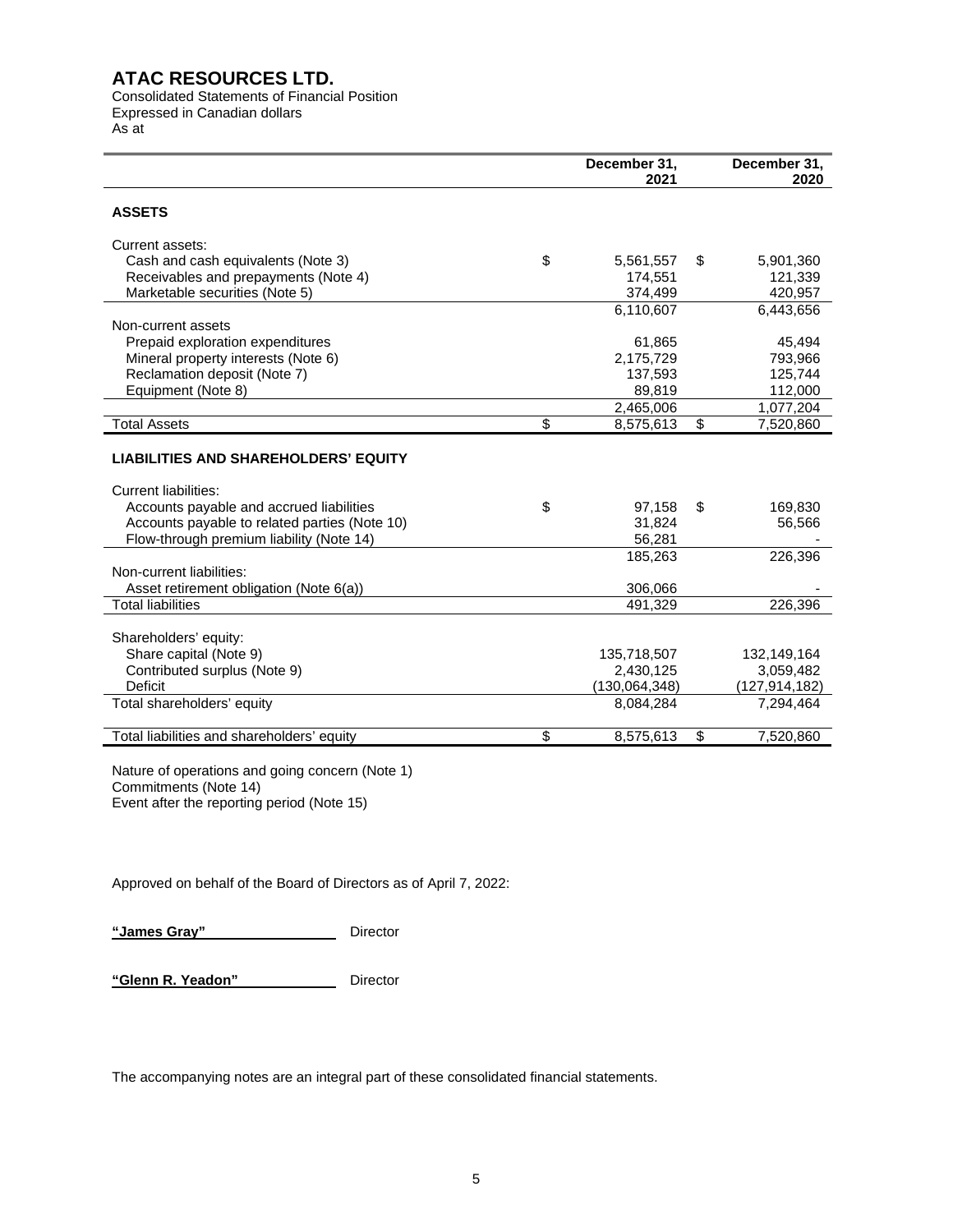## Consolidated Statements of Loss and Comprehensive Loss Expressed in Canadian dollars For the years ended December 31,

|                                                            | 2021              | 2020                  |
|------------------------------------------------------------|-------------------|-----------------------|
| Expenses:                                                  |                   |                       |
| Consulting fees (Note 10)                                  | \$<br>104,000     | \$<br>40,800          |
| Depreciation (Note 8)                                      | 2,370             |                       |
| Exploration expenses (Note 6)                              | 632,984           |                       |
| General administrative expenses                            | 48,046            | 37,841                |
| Insurance                                                  | 63,692            | 49,905                |
| Investor relations and shareholder information             | 87,816            | 112,345               |
| Management, administration, and corporate development fees |                   |                       |
| (Note 10)                                                  | 42,000            | 67,515                |
| Office rent (Note 10)                                      | 55.200            | 46,000                |
| Professional fees (Note 10)                                | 186,995           | 220,435               |
| Property examination costs (Note 10)                       | 54,932            | 22,440                |
| Salaries and benefits (Note 10)                            | 375,528           | 271,913               |
| Share-based payments (Note 9,10)                           | 219,265           | 312,989               |
| Transfer agent and filing fees                             | 34,085            | 21,904                |
| Travel and meals                                           | 13,508            |                       |
| Loss from operating expenses                               | (1,920,421)       | (1, 204, 087)         |
|                                                            |                   |                       |
| Project management fee (Note 6)                            | 16,500            |                       |
| Foreign exchange gain                                      | 10,998            | 825                   |
| Interest income                                            | 41,196            | 154,119               |
| Gain (loss) on marketable securities (Note 5)              | (54, 261)         | 157,883               |
| Mineral property impairment (Note 6)                       | (1, 333, 337)     | (118, 783, 685)       |
| Gain on option of mineral property interest (Note 6)       | 30,000            | 184                   |
| Loss for the year before income taxes                      | (3,209,325)       | (119, 674, 761)       |
|                                                            |                   |                       |
| Deferred income tax recovery (Note 11)                     | 171,719           | 17,004,514            |
|                                                            |                   |                       |
| Loss and comprehensive loss for the year                   | \$<br>(3,037,606) | \$<br>(102, 670, 247) |
|                                                            |                   |                       |
| Weighted average number of shares outstanding              |                   |                       |
| - basic and diluted                                        | 174,844,410       | 160,339,272           |
|                                                            |                   |                       |
| Basic and diluted loss per share                           | \$<br>(0.02)      | \$<br>(0.64)          |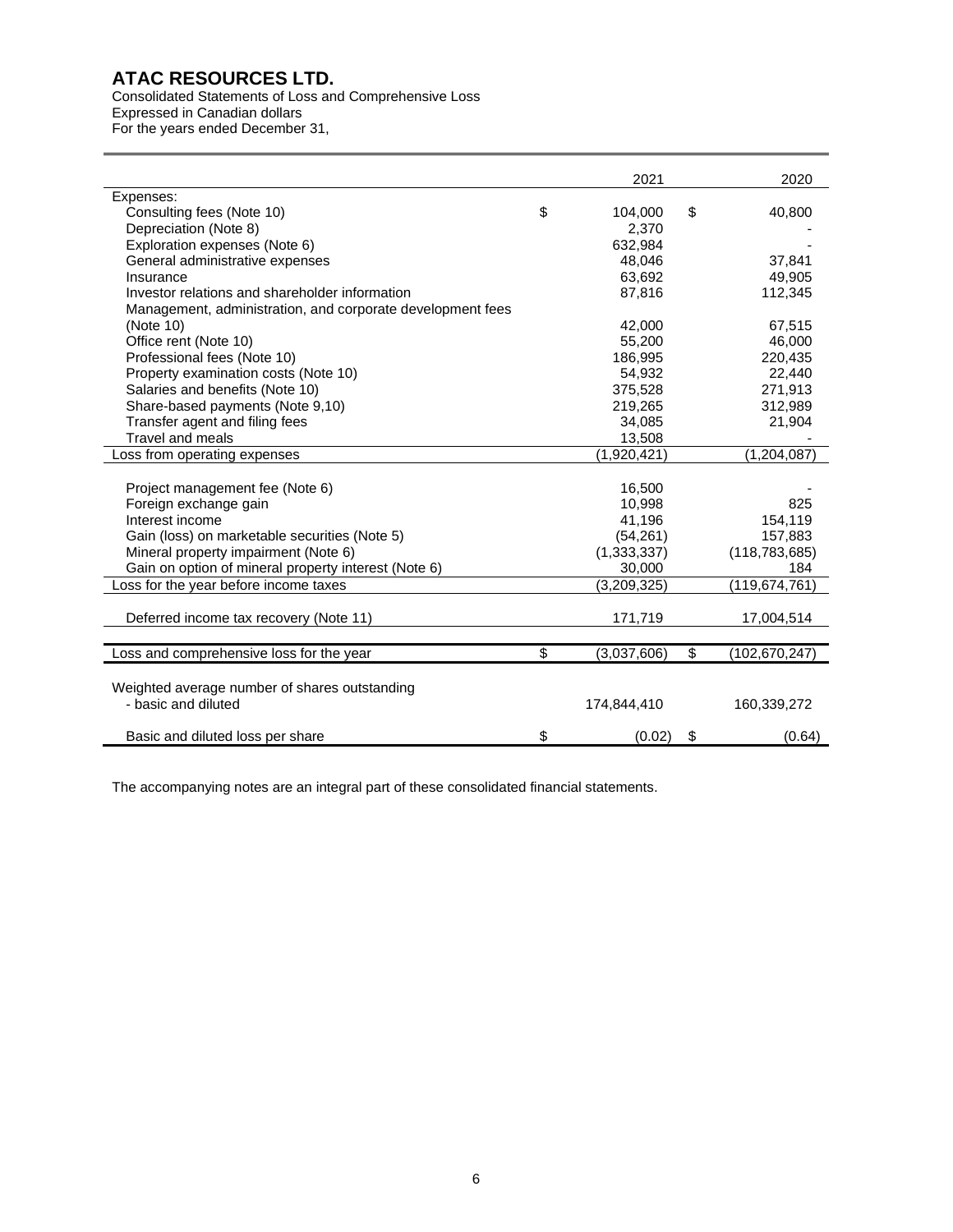Consolidated Statements of Changes in Shareholders' Equity Expressed in Canadian dollars

|                                                 |                            | <b>Share Capital</b> |    |                        |                   |                                         |
|-------------------------------------------------|----------------------------|----------------------|----|------------------------|-------------------|-----------------------------------------|
|                                                 | Number of<br><b>Shares</b> | Share capital        |    | Contributed<br>surplus | <b>Deficit</b>    | <b>Total</b><br>shareholders'<br>equity |
| <b>January 1, 2020</b>                          | 158,035,720                | \$131,090,809        | S  | 3,673,633              | \$ (26, 143, 281) | \$108,621,161                           |
| Private placement shares issued                 | 4,347,827                  | 1,000,000            |    |                        |                   | 1,000,000                               |
| Flow-through premium liability                  |                            | (21, 739)            |    |                        |                   | (21, 739)                               |
| Share issuance costs                            |                            | (70, 195)            |    | 22,745                 |                   | (47, 450)                               |
| Shares issued for mineral properties            | 80,000                     | 16,000               |    |                        |                   | 16,000                                  |
| Shares issued on exercise of options            | 275,000                    | 83,750               |    |                        |                   | 83,750                                  |
| Re-allocated on exercise of options             |                            |                      |    |                        |                   |                                         |
| Share-based payments                            |                            |                      |    | 312.989                |                   | 312,989                                 |
| Re-allocated on expiration of options           |                            |                      |    | (641, 194)             | 641,194           |                                         |
| Re-allocated on cancellation of options         |                            |                      |    | (258, 152)             | 258,152           |                                         |
| Loss and comprehensive loss for the year        |                            |                      |    |                        | (102,670,247)     | (102, 670, 247)                         |
| December 31, 2020                               | 162,738,547                | 132,149,164          |    | 3,059,482              | (127, 914, 182)   | 7,294,464                               |
| Private placement shares issued                 | 21,600,000                 | 4,032,000            |    |                        |                   | 4,032,000                               |
| Flow-through premium liability                  |                            | (228,000)            |    |                        |                   | (228,000)                               |
| Share issuance costs                            |                            | (252, 857)           |    | 54,018                 |                   | (198, 839)                              |
| Shares issued for mineral properties            | 30,000                     | 3,000                |    |                        |                   | 3,000                                   |
| Re-allocated on expiration of options           |                            |                      |    | (887, 440)             | 887,440           |                                         |
| Re-allocated on expiration of finders' warrants |                            | 15,200               |    | (15,200)               |                   |                                         |
| Share-based payments                            |                            |                      |    | 219,265                |                   | 219,265                                 |
| Loss and comprehensive loss for the year        |                            |                      |    |                        | (3,037,606)       | (3,037,606)                             |
| December 31, 2021                               | 184,368,547                | \$135,718,507        | \$ | 2,430,125              | \$(130,064,348)   | 8,084,284<br>S                          |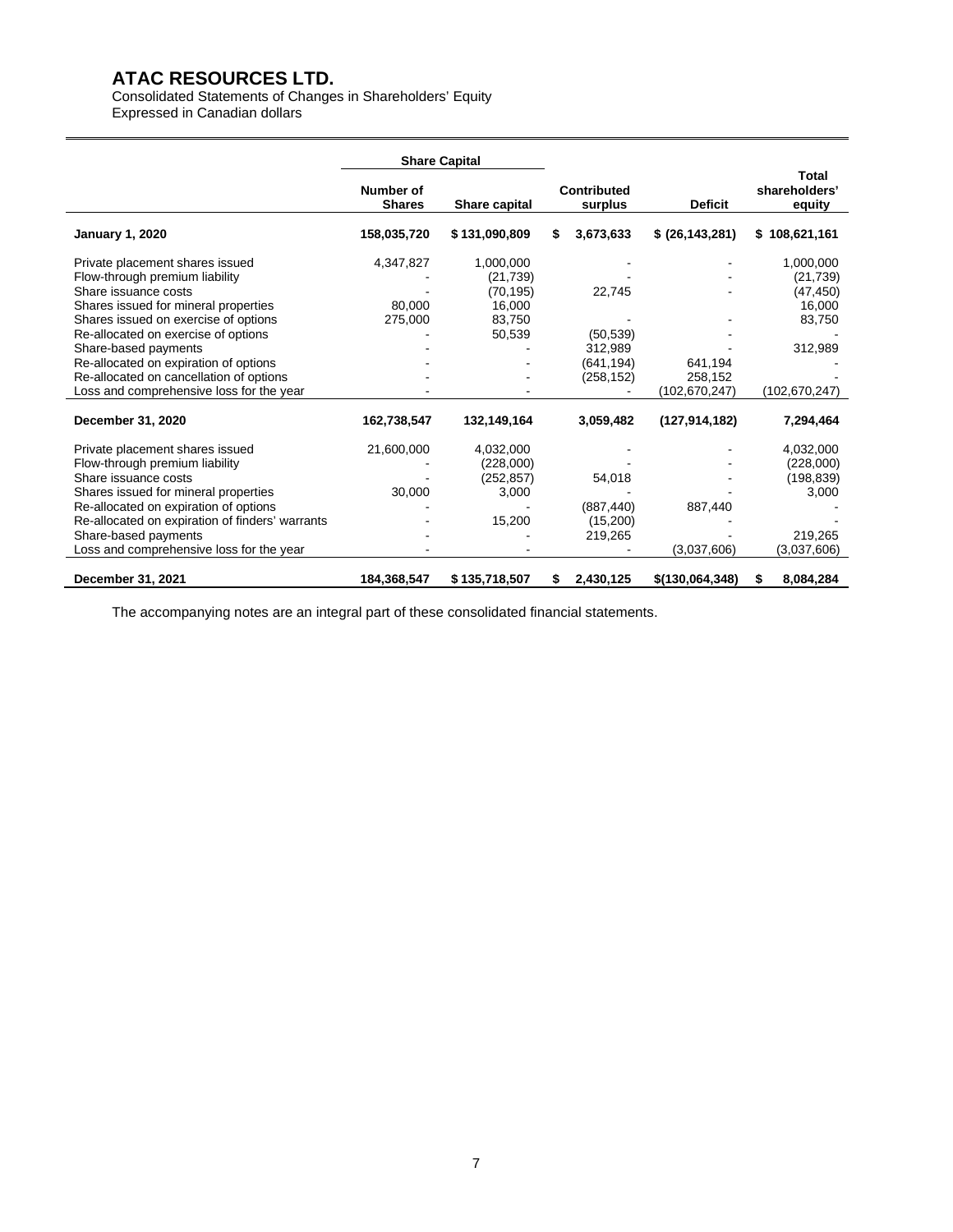## Consolidated Statements of Cash Flows

Expressed in Canadian dollars

For the years ended December 31,

|                                                  | 2021              | 2020                  |
|--------------------------------------------------|-------------------|-----------------------|
| Cash flows from operating activities:            |                   |                       |
| Loss and comprehensive loss for the year         | \$<br>(3,037,606) | \$<br>(102, 670, 247) |
| Items not involving cash:                        |                   |                       |
| Share-based payments                             | 219,265           | 312,989               |
| Unrealized (gain) loss on marketable securities  | 54,261            | (157, 883)            |
| Interest income                                  | (41, 196)         | (154, 119)            |
| Depreciation                                     | 18,370            |                       |
| Deferred income tax expense (recovery)           |                   | (17,004,514)          |
| Gain on option of mineral property interest      | (30,000)          | (184)                 |
| Flow-through premium recovery                    | (171, 719)        |                       |
| Asset retirement obligation                      | 114,421           |                       |
| Mineral property impairment                      | 1,333,337         | 118,783,685           |
| Changes in non-cash working capital items:       |                   |                       |
| Receivables and prepayments                      | (84, 281)         | 19,405                |
| Accounts payable and accrued liabilities         | (6, 819)          | 25,709                |
| Due to related parties                           | (17, 851)         | 16,927                |
| Cash used in operating activities                | (1,649,818)       | (828, 232)            |
|                                                  |                   |                       |
| Cash flows from investing activities             |                   |                       |
| Interest received                                | 40,932            | 154,119               |
| Proceeds on sale of marketable securities        | 12,197            |                       |
| Option payment received                          | 10,000            | 5,000                 |
| Reclamation deposit                              | (11, 849)         | 638                   |
| Purchase of equipment                            | (12, 189)         |                       |
| Yukon mining exploration grant received          | 56,333            | 37,242                |
| Mineral property acquisition costs               | (127, 913)        | (168, 553)            |
| Prepaid exploration expenditures                 | (87, 803)         | (19,980)              |
| Deferred exploration and evaluation expenditures | (2,402,854)       | (3,967,258)           |
| Cash used in investing activities                | (2,523,146)       | (3,958,792)           |
|                                                  |                   |                       |
| Cash flows from financing activities             |                   |                       |
| Issue of common share units for cash             | 4,032,000         | 1,083,750             |
| Share issuance costs                             | (198, 839)        | (65,000)              |
| Cash provided by financing activities            | 3,833,161         | 1,018,750             |
| Change in cash                                   | (339, 803)        | (3,768,274)           |
| Cash, beginning of the year                      | 5,901,360         | 9,669,634             |
| Cash, end of the year                            | \$<br>5,561,557   | \$<br>5,901,360       |

Supplemental cash flow information (Note 12)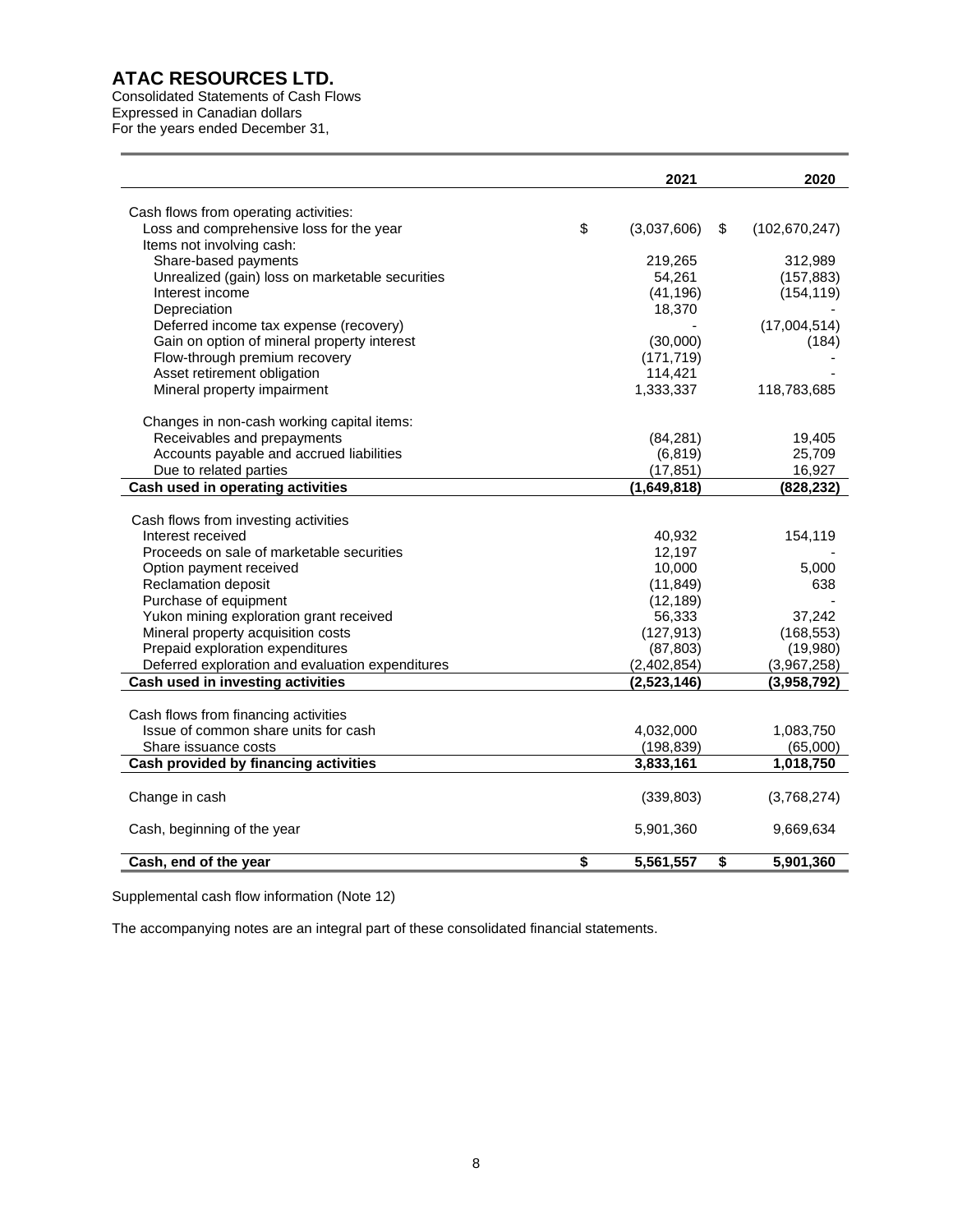## **1. Nature of operations and going concern**

ATAC Resources Ltd. (the "Company" or "ATAC") was incorporated under the laws of the Province of British Columbia, Canada. The Company's head office is located at 1500 – 409 Granville Street, Vancouver, British Columbia, Canada, V6C 1T2. Its records office is located at 1710 - 1177 West Hastings Street, Vancouver, British Columbia, Canada, V6E 2L3. Its main business activity is the acquisition, exploration and evaluation of mineral property interests located in Canada and United States. The Company's common shares trade on the TSX Venture Exchange ("TSX-V") and the OTCQB Venture Market ("OTCQB").

The Company is in the process of exploring its mineral property interests and has not yet determined whether they contain mineral reserves that are economically recoverable. The Company's continuing operations and the underlying value and recoverability of the amounts shown for mineral property interests are entirely dependent upon the existence of economically recoverable mineral reserves, the ability of the Company to obtain the necessary financing to complete the exploration and development of the mineral property interests, obtaining the necessary permits to mine, and on future profitable production or proceeds from the disposition of the mineral property interests.

These consolidated financial statements are prepared on the basis that the Company will continue as a going concern, which assumes that the Company will be able to continue in operation for the foreseeable future and will be able to realize its assets and discharge its liabilities and commitments in the normal course of operations. As an exploration stage company, the Company does not have revenues and historically has recurring operating losses. As at December 31, 2021, the Company had working capital of \$5,925,344 (2020 - \$6,217,260) and shareholders' equity of \$8,084,284 (2020 - \$7,294,464). Management has assessed that this working capital is sufficient for the Company to continue as a going concern beyond one year. If the going concern assumption were not appropriate for these financial statements, it could be necessary to restate the Company's assets and liabilities on a liquidation basis.

In March 2020, the World Health Organization declared coronavirus COVID-19 a global pandemic. This contagious disease outbreak, which has continued to spread, and any related adverse public health developments, has adversely affected workforces, economies, and financial markets globally, potentially leading to an economic downturn. It is not possible for the Company to predict the duration or magnitude of the adverse results of the outbreak and its effects on the Company's ability to raise capital or conduct exploration activities. Operations will depend on obtaining necessary field supplies, obtaining contractor services and safeguarding all personnel during the outbreak, which may be prohibitive or too costly.

## **2. Significant accounting policies**

#### **(a) Basic of presentation**

These consolidated financial statements have been prepared in accordance with International Financial Reporting Standards ("IFRS"), as issued by the International Accounting Standards Board ("IASB") and interpretations of the International Financial Reporting Interpretations Committee ("IFRIC").

These consolidated financial statements have been prepared on an historical cost basis, except for financial instruments which are classified as fair value through profit or loss ("FVTPL"). In addition, these consolidated financial statements have been prepared using the accrual basis of accounting, except for cash flow information.

All amounts on the consolidated financial statements are presented in Canadian dollars which is the functional currency of the Company and its subsidiaries.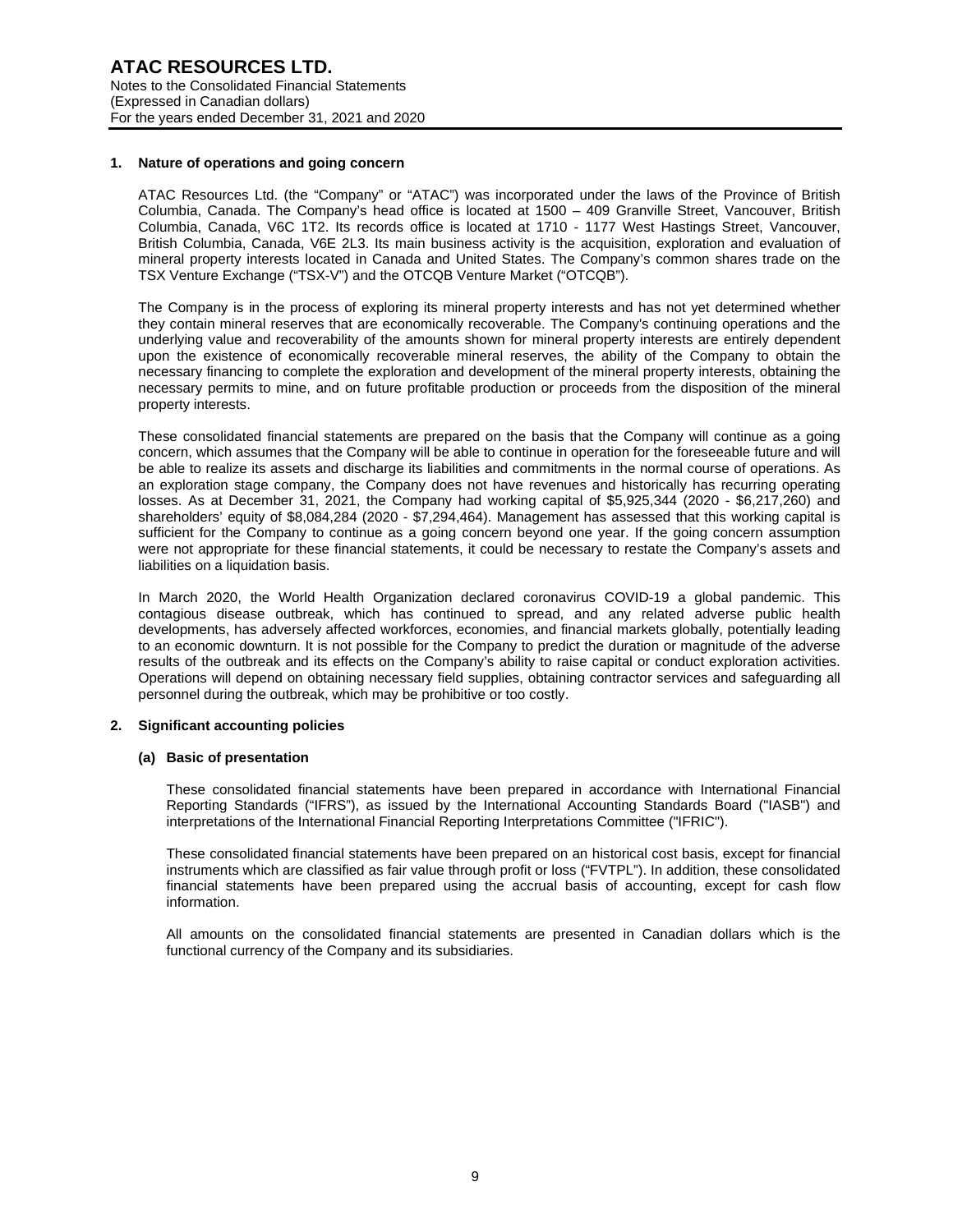## **(b) Basis of consolidation**

These consolidated financial statements incorporate the financial statements of the Company and its wholly controlled subsidiaries. Control exists when the Company has the power, directly or indirectly, to govern the financial and operating policies of an entity so as to obtain benefits from its activities. The consolidated financial statements include the accounts of the Company and its direct wholly-owned subsidiaries. All significant intercompany transactions and balances have been eliminated.

|                        | <b>Country of</b><br>Incorporation<br><b>Effective Interest</b> |      |                 |  |  |  |
|------------------------|-----------------------------------------------------------------|------|-----------------|--|--|--|
| 0885802 B.C. Ltd.      | Canada                                                          | 100% | Canadian Dollar |  |  |  |
| 0885794 B.C. Ltd.      | Canada                                                          | 100% | Canadian Dollar |  |  |  |
| Cascadia Minerals Ltd. | USA                                                             | 100% | Canadian Dollar |  |  |  |

On January 14, 2021, Cascadia Minerals Ltd. was incorporated in the State of Nevada, USA, to facilitate the exploration of the Company's East Goldfield project (Note 6). The records office of Cascadia Minerals Ltd. is 210 – 241 Ridge Street, Reno, Nevada, USA.

## **(c) Recent accounting pronouncements**

Certain pronouncements have been issued by the IASB or IFRIC that are effective for accounting periods beginning on or after January 1, 2021. The Company has reviewed these updates and determined that many of these updates are not applicable or consequential to the Company and have been excluded from discussion within these significant accounting policies.

#### **(d) Financial instruments**

The Company classifies its financial instruments in the following categories: as FVTPL, financial assets at amortized cost and other financial liabilities. The classification depends on the purpose for which the financial assets or liabilities were acquired. Management determines the classification of financial assets and liabilities at initial recognition.

(i) Non-derivative financial assets and liabilities

## **Recognition**

The Company recognizes financial assets and financial liabilities on the date the Company becomes a party to the contractual provisions of the instruments.

## **Classification**

The Company classifies its financial assets and financial liabilities using the following measurement categories:

- (a) Those to be measured subsequently at fair value (either through other comprehensive income (loss) or through profit or loss); and
- (b) Those to be measured at amortized cost.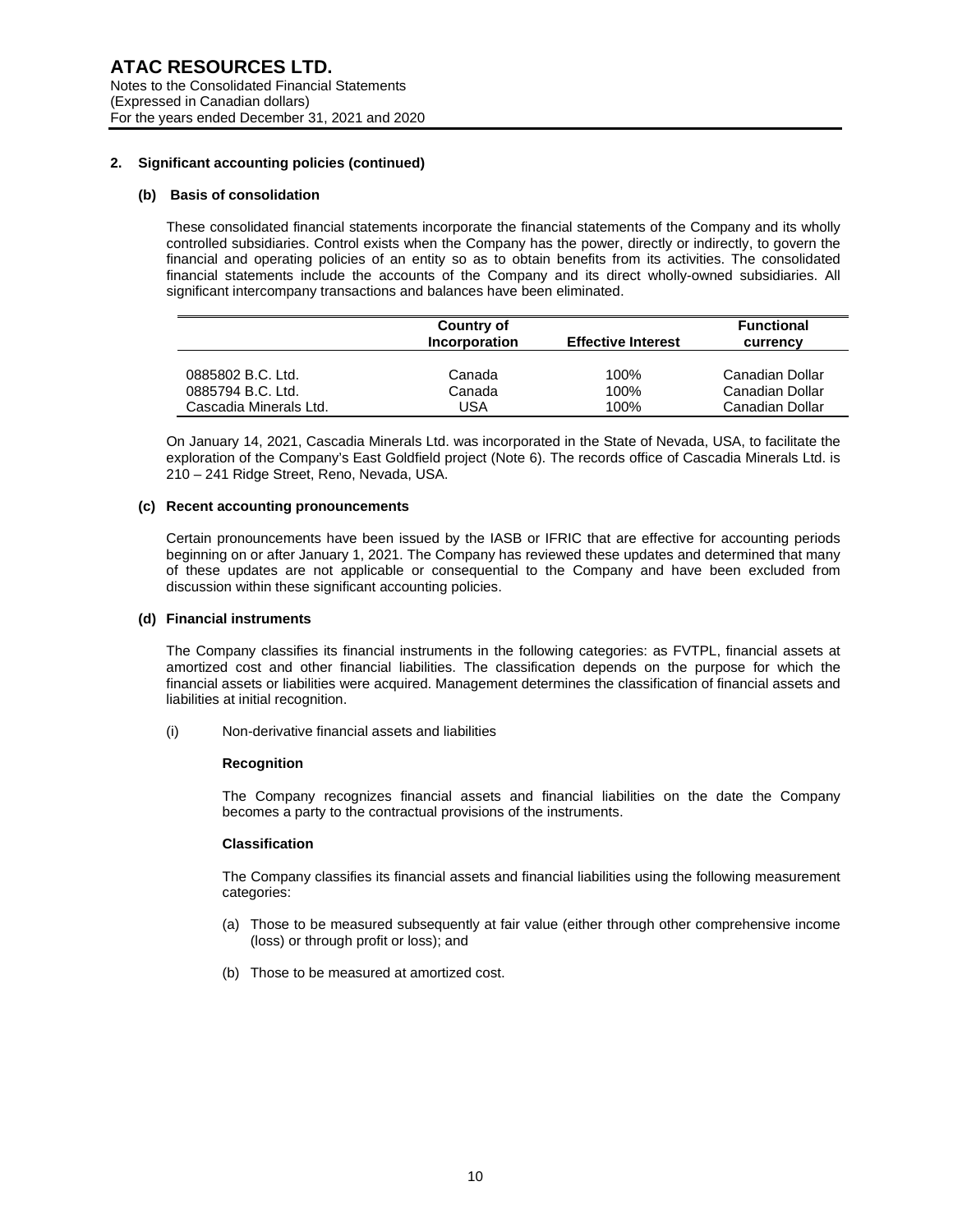## **(d) Financial instruments (continued)**

(i) Non-derivative financial assets and liabilities (continued)

The classification of financial assets depends on the business model for managing the financial assets and the contractual terms of the cash flows. Financial liabilities are classified as those to be measured at amortized cost unless they are designated as those to be measured subsequently at FVTPL (an irrevocable election at the time of recognition). For assets and liabilities measured at fair value, gains and losses are either recorded in profit or loss or other comprehensive income (loss).

The Company reclassifies financial assets when and only when its business model for managing those assets changes. Financial liabilities are not reclassified.

The Company's marketable securities are classified as FVTPL. Marketable securities held in companies with an active market are classified as current assets at fair value. Marketable securities held in non-public companies without an active market are classified as non-current assets and are valued at fair value. In situations where fair value is indeterminable or impracticable to determine, the shares are recorded at cost. This may occur when non-public company shares are received as payment for mineral property interests. In such situations cost is determined by reference to the issue price of similar shares issued by the non-public entity for cash, at or near the time of issue of the investment shares, and in similar volumes. When, at future measurement dates fair value is still indeterminable, or impracticable, cost is used as the measure of fair value. When there is evidence of impairment the shares are written down to expected realizable value.

Cash and cash equivalents and reclamation deposit are classified as FVTPL and are accounted for at fair value. Cash equivalents include highly liquid investments with original maturities of three months or less, and which are subject to an insignificant risk of change in value. Cash equivalents are held for the purpose of meeting short-term cash commitments rather than for investment or other purposes.

Receivables are classified as financial assets at amortized cost.

(ii) Derivative financial assets

Warrants are classified as derivative financial assets and are recorded at FVTPL. Warrants without an active market that are received as attachments to common share units are initially recorded at nominal amounts. At the time of purchase the total unit cost is allocated in full to each common share. Subsequent value is determined at measurement date using a valuation technique, such as the Black-Scholes option pricing model, or when the valuation technique input variables are not reliable, using the intrinsic value, which is equal to the higher of the market value of the underlying security, less the exercise price of the warrant, or zero.

(iii) Other financial liabilities

The Company has the following other financial liabilities: accounts payable and accrued liabilities and due to related parties. Such financial liabilities are recognized initially at fair value plus any directly attributable transaction costs. Subsequent to initial recognition these financial liabilities are measured at amortized cost using the effective interest method. Interest expense is recorded to profit or loss.

#### **(e) Mineral property interests**

The acquisition costs of mineral property interests and any subsequent exploration and evaluation costs are capitalized until the property to which they relate is placed into production, sold, allowed to lapse or abandoned. Exploration and evaluation costs incurred prior to obtaining ownership, or the right to explore a property, are expensed as incurred as property examination costs. Mineral property interests that have close proximity and have the possibility of being developed as a single mine are grouped as projects and are considered separate cash generating units ("CGU") for the purpose of determining future mineral reserves and impairments.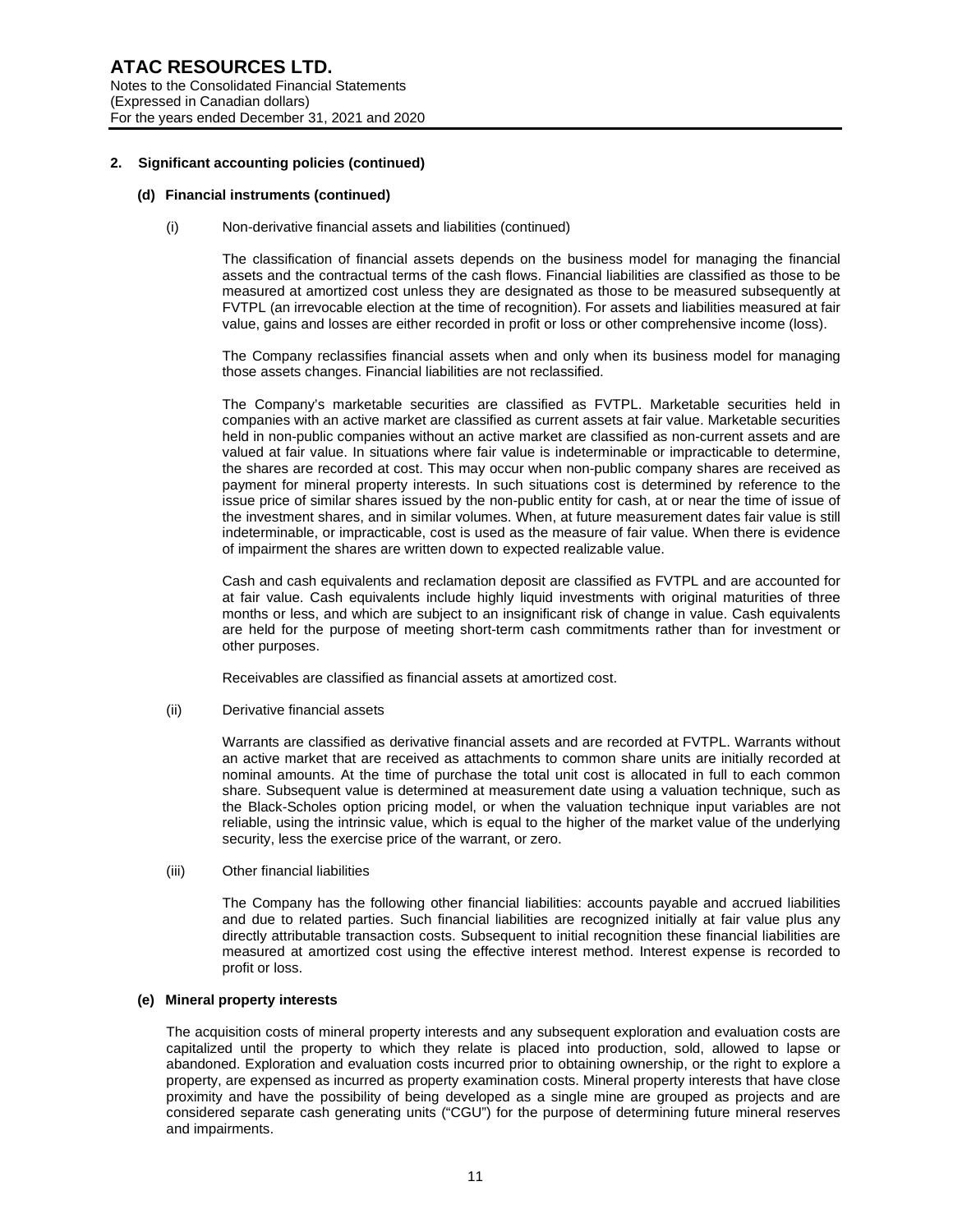#### **(e) Mineral property interest (continued)**

The acquisition costs include the cash consideration paid and the fair value of any shares issued for mineral property interests being acquired or optioned pursuant to the terms of relevant agreements.

Proceeds received from a partial sale or option of any interest in a property are credited against the carrying value of the property. When the proceeds exceed the carrying costs the excess is recorded in profit or loss in the year the excess is received. When all of the interest in a property is sold, subject only to any retained royalty interests which may exist, the accumulated property costs are written-off, with any gain or loss included in profit or loss in the year the transaction takes place. No initial value is assigned to any retained royalty interest. The royalty interest is subsequently assessed for value by reference to developments on the underlying mineral property.

Management reviews its mineral property interests at each reporting period for signs of impairment and annually after each exploration season to consider if there is impairment in value taking into consideration current year exploration results and management's assessment of the future probability of profitable operations from the property, or likely gains from the disposition or option of the property. If a property is abandoned or inactive for a prolonged period, or considered to have no future economic potential, the acquisition and deferred exploration and evaluation costs are written-off to profit or loss.

Once an economically viable resource has been determined for an area and the decision to proceed with development has been approved, mineral property interests attributable to that area are first tested for impairment and then reclassified to property and equipment. Subsequent recovery of the resulting carrying value depends on successful development or sale of the undeveloped project. Should a project be put into production, the costs of acquisition, exploration and evaluation will be amortized over the life of the project based on estimated economic reserves. If the carrying value of a project exceeds its estimated net realizable value or value in use, an impairment provision is recorded.

When entitled, the Company records refundable mineral exploration tax credits or incentive grants on an accrual basis and as a reduction of the carrying value of the mineral property interest. When the Company is entitled to non-refundable exploration tax credits, and it is probable that they can be used to reduce future taxable income, a deferred income tax benefit is recognized.

## **(f) Equipment**

Equipment is measured at cost less accumulated depreciation and impairment losses. Equipment not available for use is not subject to depreciation. Depreciation is recognized on a straight-line basis over a term of five years.

An asset's residual value, useful life and depreciation method is reviewed at each reporting period and adjusted if appropriate. When parts of an item of equipment have different useful lives, they are accounted for as separate items (major components) of equipment.

Subsequent costs that meet the asset recognition criteria are capitalized, while costs incurred that do not extend the economic useful life of an asset are considered repairs and maintenance, which are accounted for as an expense recognized during the period. Gains and losses on disposal of an item are determined by comparing the proceeds from disposal with the carrying amount of the item and recognized in profit or loss.

## **(g) Impairment**

(i) Financial assets

The Company assesses all information available, including on a forward-looking basis, the expected credit losses associated with its assets carried at amortized cost. The impairment methodology applied depends on whether there has been a significant increase in credit risk. To assess whether there is a significant increase in credit risk, the Company compares the risk of a default occurring on the asset as the reporting date, with the risk of default as at the date of initial recognition, based on all information available, and reasonable and supportive forward-looking information.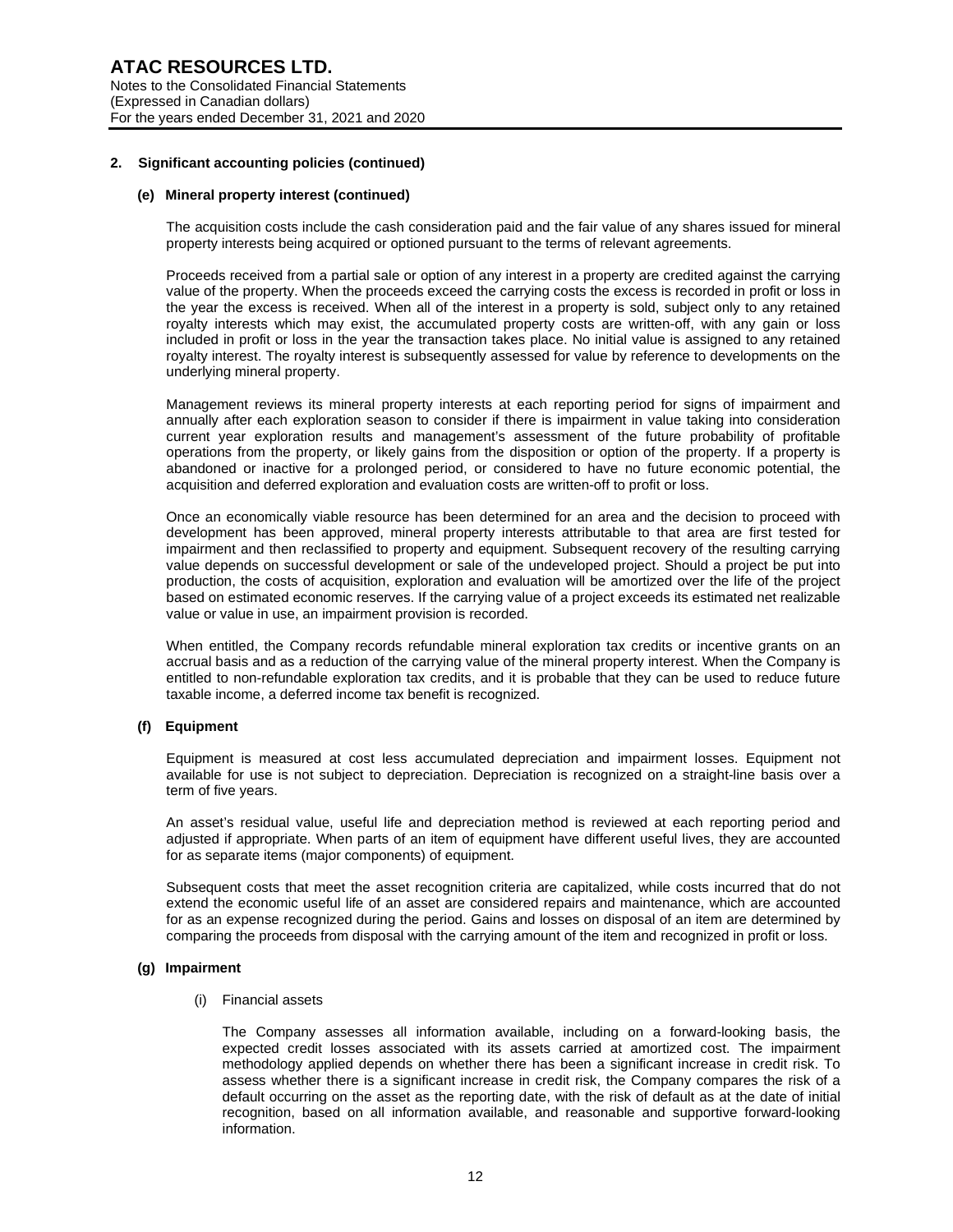## **(g) Impairment (continued)**

(ii) Non-financial assets

Non-financial assets are reviewed quarterly by management for indicators that carrying value is impaired and may not be recoverable. When indicators of impairment are present the recoverable amount of an asset is evaluated at the CGU level, which is the smallest identifiable group of assets that generates cash inflows that are largely independent of the cash inflows from other assets or groups of assets. The recoverable amount of a CGU is the greater of the CGU's fair value less costs to sell and its value in use. An impairment loss is recognized in profit or loss to the extent that the carrying amount exceeds the recoverable amount. The Company's mineral property interest impairment policy is more specifically discussed in note 2(e) above.

## **(h) Share capital**

Common shares are classified as equity. Transaction costs directly attributable to the issue of common shares and share options are recognized as a deduction from equity, net of any tax effects. Common shares issued for consideration other than cash, are valued based on their market value at the date the shares are issued.

When share capital recognized as equity is repurchased, the amount of the consideration paid, which includes directly attributable costs, net of any tax effects, is recognized as a deduction from equity. Share capital is reduced by the average per-common-share carrying amount, with the difference between this amount and the consideration paid, added to or deducted from contributed surplus.

The Company has adopted a residual value method with respect to the measurement of shares and warrants issued as private placement units. The residual value method first allocates value to the more easily measurable component based on fair value and then the residual value, if any, to the less easily measurable component. The Company considers the fair value of common shares issued in a unit private placement to be the more easily measurable component. The balance, if any, is allocated to the attached warrants. Any fair value attributed to the warrants is recorded as contributed surplus.

## **(i) Flow-through share private placements**

As an incentive to complete private placements the Company may issue common shares, which by agreement are designated as flow-through shares. Such agreements require the Company to spend the funds from these placements on qualified exploration expenditures and renounce the expenditures and income tax benefits to the flow-through shareholders, resulting in no exploration deductions for tax purposes to the Company.

The shares are usually issued at a premium to the trading value of the Company's common shares. The premium is a reflection of the value of the income tax benefits that the Company must pass on to the flowthrough shareholders. On issue, share capital is increased only by the non-flow-through share equivalent value. Any premium is recorded as a flow-through share premium liability. The deferred income tax liability and reversal of the flow-through share premium liability are recorded on a pro-rata basis as the required exploration expenditures are completed.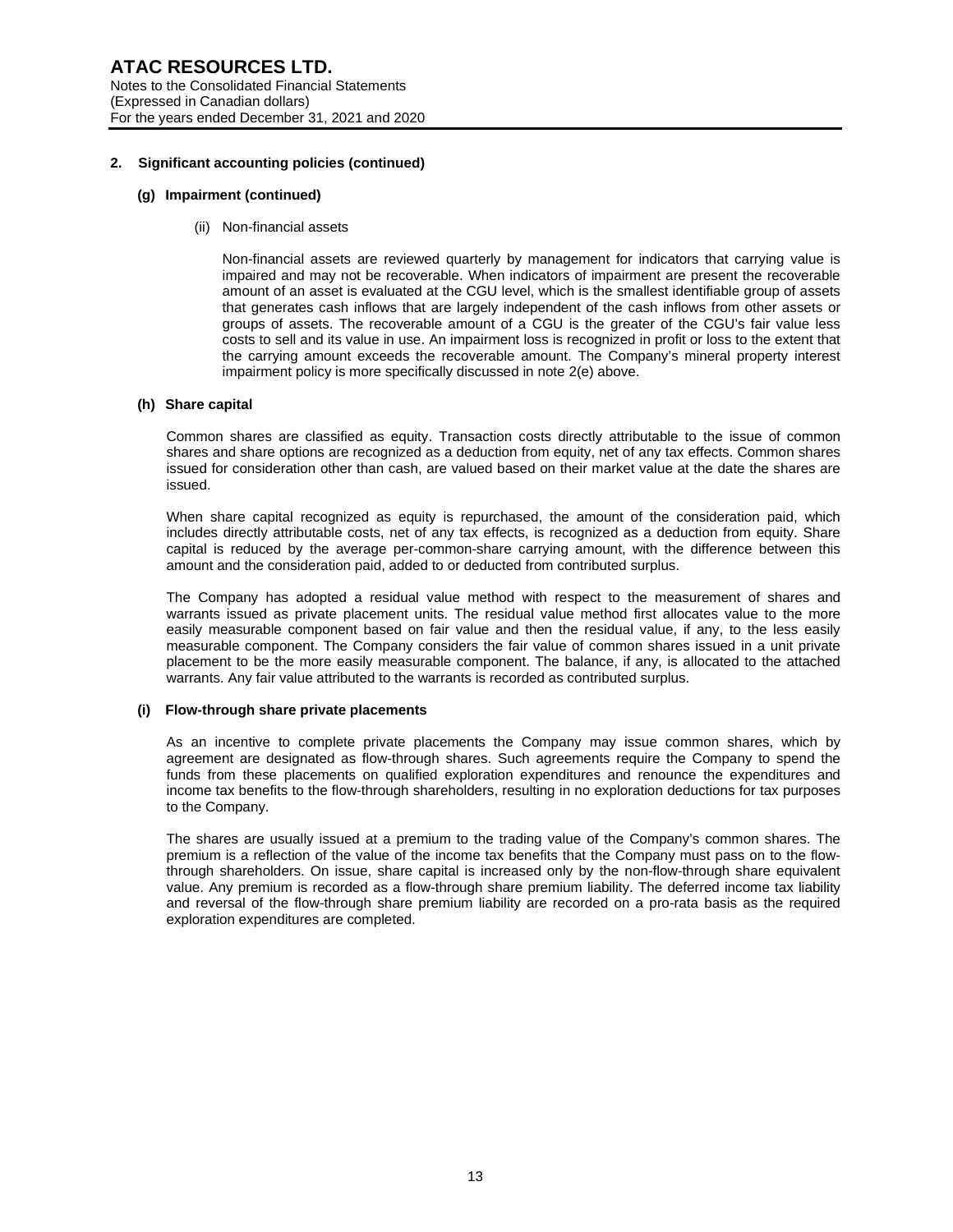#### **(j) Share-based payment transactions**

The Company has a stock option plan that provides for the granting of options to Officers, Directors, related company employees and consultants to acquire shares of the Company. The fair value of the options is measured on grant date and is recognized as an expense with a corresponding increase in contributed surplus as the options vest.

Options granted to employees and others providing similar services are measured at grant date at the fair value of the instruments issued. Fair value is determined using the Black-Scholes option pricing model taking into account the terms and conditions upon which the options were granted. The amount recognized as an expense is adjusted to reflect the actual number of share options that are expected to vest. Each tranche in an award with graded vesting is considered a separate grant with a different vesting date and fair value. Each grant is accounted for on that basis.

Options granted to non-employees are measured at the fair value of the goods or services received, unless that fair value cannot be estimated reliably, in which case the fair value of the equity instruments issued is used. The value of the goods or services is recorded at the earlier of the vesting date, or the date the goods or services are received.

Over the vesting period, share-based payments are recorded as an operating expense and as contributed surplus. When options are exercised the consideration received is recorded as share capital and the related share-based payments originally recorded as contributed surplus are transferred to share capital. When an option is cancelled or expires, the initial recorded value is reversed from contributed surplus and credited to deficit.

#### **(k) Environmental rehabilitation**

An obligation to incur restoration, rehabilitation and environmental costs arises when environmental disturbance is caused by the exploration, development or ongoing production of a mineral property interest. The estimated costs arising from the decommissioning of plant and other site preparation work, discounted to their net present value, are determined, and capitalized at the start of each project to the carrying amount of the asset, as soon as the obligation to incur such costs arises. Discount rates, using a pre-tax rate that reflects the time value of money, are used to calculate the net present value. These costs are charged against profit or loss over the economic life of the related asset, through amortization using either the unit-ofproduction or the straight-line method. The related liability is adjusted at each reporting date for the unwinding of the discount rate, for changes to the current market-based discount rate, and for changes to the amount or timing of the underlying cash flows needed to settle the obligation. Costs for restoration of subsequent site damage which is created on an ongoing basis during production are provided for at their net present values and charged to profit or loss as extraction progresses.

#### **(l) Income taxes**

Income tax expense is comprised of current and deferred income taxes. Current income tax and deferred income tax are recognized in profit or loss, except to the extent that they relate to items recognized directly in equity or equity investments.

Current income tax is the expected tax payable or receivable on the taxable income or loss for the year, using tax rates enacted or substantively enacted at the reporting date, and any adjustment to tax payable in respect of previous years.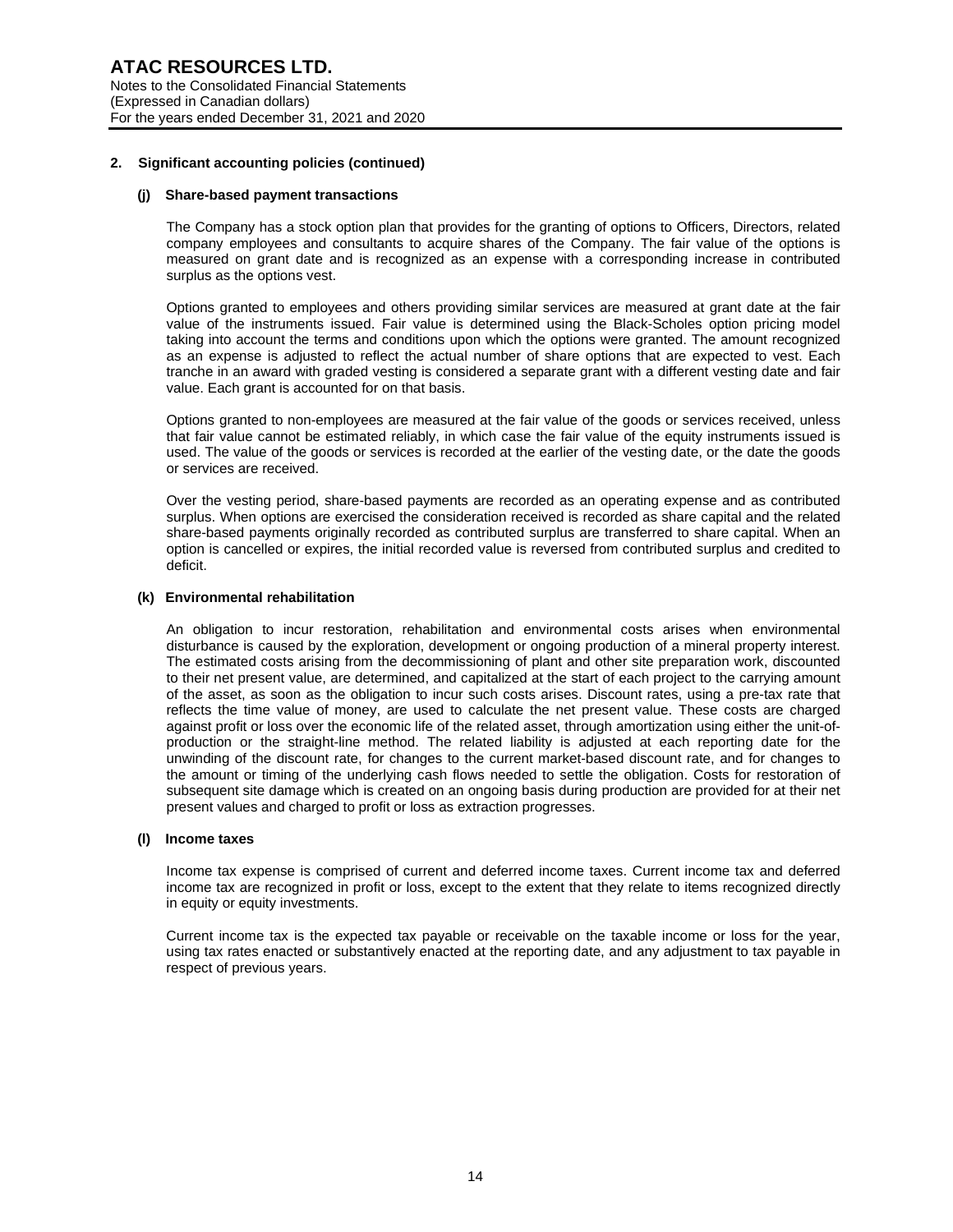## **(l) Income taxes (continued)**

Deferred income tax is recognized in respect of temporary differences between the carrying amounts of assets and liabilities for financial reporting purposes and the amounts used for taxation purposes. Deferred income tax is measured at the tax rates that are expected to be applied to temporary differences when they reverse, based on the laws that have been enacted or substantively enacted by the reporting date. Deferred income tax assets and liabilities are offset if there is a legally enforceable right to offset current income tax liabilities and assets, and they relate to income taxes levied by the same tax authority for the same taxable entity. A deferred income tax asset is recognized for unused tax losses, tax credits and deductible temporary differences, to the extent that it is probable that future taxable income will be available against which they can be utilized. Deferred income tax assets are reviewed at each reporting date and are reduced to the extent that it is no longer probable that the related income tax benefit will be realized.

#### **(m) Earnings (loss) per share**

The Company presents basic and diluted earnings (loss) per share ("EPS") data for its common shares. Basic EPS is calculated by dividing the profit or loss attributable to common shareholders of the Company by the weighted average number of common shares outstanding during the year, adjusted for own shares held. Diluted EPS is determined by dividing the profit or loss attributable to common shareholders by the weighted average number of common shares outstanding, adjusted for own shares held and for the effects of all potential dilutive common shares related to outstanding stock options and warrants issued by the Company for the years presented, except if their inclusion proves to be anti-dilutive.

#### **(n) Use of estimates and critical judgments**

The preparation of financial statements requires management to make estimates and judgments that affect the reported amounts of assets and liabilities and disclosure of contingent assets and liabilities at the date of the financial statements, and the reported amounts of revenues and expenses during the year. Actual results could differ from those estimates and judgments. Those areas requiring the use of management estimates and judgments include:

## **Estimates**

- (i) Option or sale agreements, under which the Company may receive shares as payment, require the Company to determine the fair value of the shares and/or warrants received. Many factors can enter into this determination, including, if public shares, the number of shares received, the trading value of the shares, and volume of shares, and if non-public shares, the underlying asset value of the shares, or value of the claims under option or sale. This determination is subjective and does not necessarily provide a reliable single measure of the fair value of the shares received.
- (ii) Recorded costs of flow-through share premium liabilities reflect the premium received by the Company on the issue of flow-through shares. The premium is subject to measurement uncertainly and requires the Company to assess the value of non-flow through shares. This determination is subjective and does not necessarily provide a reliable single measure of the fair value of the premium liability.
- (iii) The determination of the fair value of stock options or warrants using stock pricing models requires the input of highly subjective variables, including expected price volatility. Wide fluctuations in the variables could materially affect the fair value estimate; therefore, the existing models do not necessarily provide a reliable single measure of the fair value of the Company's stock options and warrants.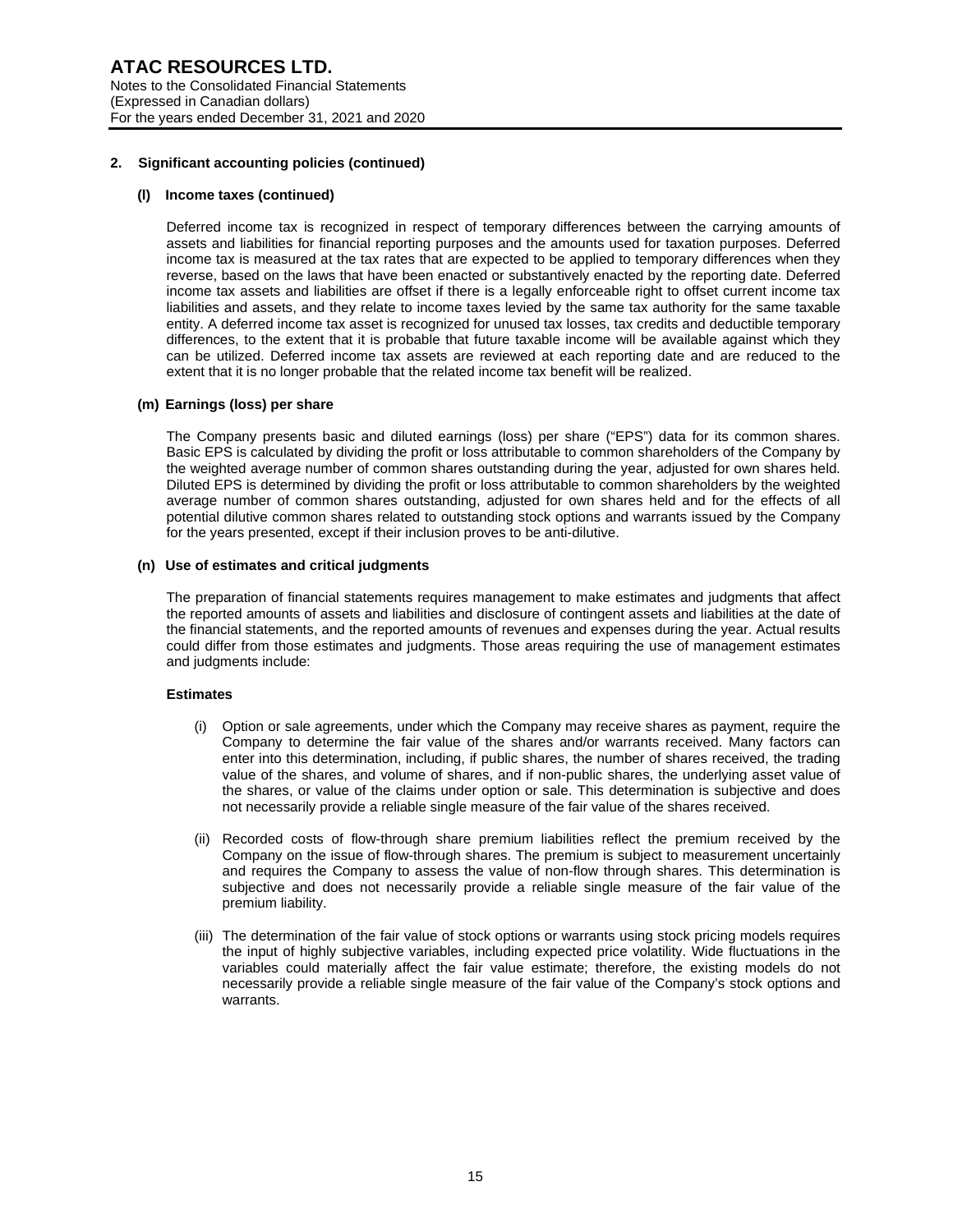#### **(n) Use of estimates and critical judgments (continued)**

#### **Judgments**

- (i) Recorded costs of mineral property interests and deferred exploration and evaluation costs are not intended to reflect present or future values of these properties. The recorded costs are subject to measurement uncertainty and it is reasonably possible, based on existing knowledge, that change in future conditions could require a material change in the recognized amount. Management is required, at each reporting date, to review its mineral property interests for signs of impairment. This is a highly subjective process taking into consideration exploration results, metal prices, economics, financing prospects and sale or option prospects. Management makes these judgments based on information available, but there is no certainty that a property is or is not impaired. Although the Company has taken steps to verify title to mineral properties in which it has an interest, these procedures do not guarantee the Company's title. Such properties may be subject to prior agreements or transfers and title may be affected by undetected defects.
- (ii) Expenditures on properties made on behalf of a farmee subject to a farm-in agreement are not considered to be those of the Company. Funding advanced to the Company by the farmee and payments made by the Company on its behalf are considered cash flows by the Company.
- (iii) The determination of deferred income tax assets or liabilities requires subjective assumptions regarding future income tax rates and the likelihood of utilizing tax carry-forwards. Changes in these assumptions could materially affect the recorded amounts, and therefore do not necessarily provide certainty as to their recorded values.

#### **3. Cash and cash equivalents**

Cash and cash equivalents consist of the following:

|                                                              |   | December 31,<br>2021   | December 31,<br>2020         |
|--------------------------------------------------------------|---|------------------------|------------------------------|
| Bank and broker balances<br>Cashable investment certificates | S | 1.072.143<br>4,489,414 | \$<br>2,257,851<br>3,643,509 |
|                                                              |   | 5,561,557              | 5,901,360                    |

#### **4. Receivables and prepayments**

Receivables and prepayments consist of the following:

|                                                                                                                            | December 31,<br>2021                      | December 31,<br>2020             |
|----------------------------------------------------------------------------------------------------------------------------|-------------------------------------------|----------------------------------|
| Sales tax recoverable<br>Exploration incentives receivable (Note 6)<br>Account receivable<br>Prepaid expenses and deposits | \$<br>48.706<br>25,000<br>2,565<br>98,280 | \$<br>11,181<br>56,333<br>53,825 |
|                                                                                                                            | 174.551                                   | \$<br>121,339                    |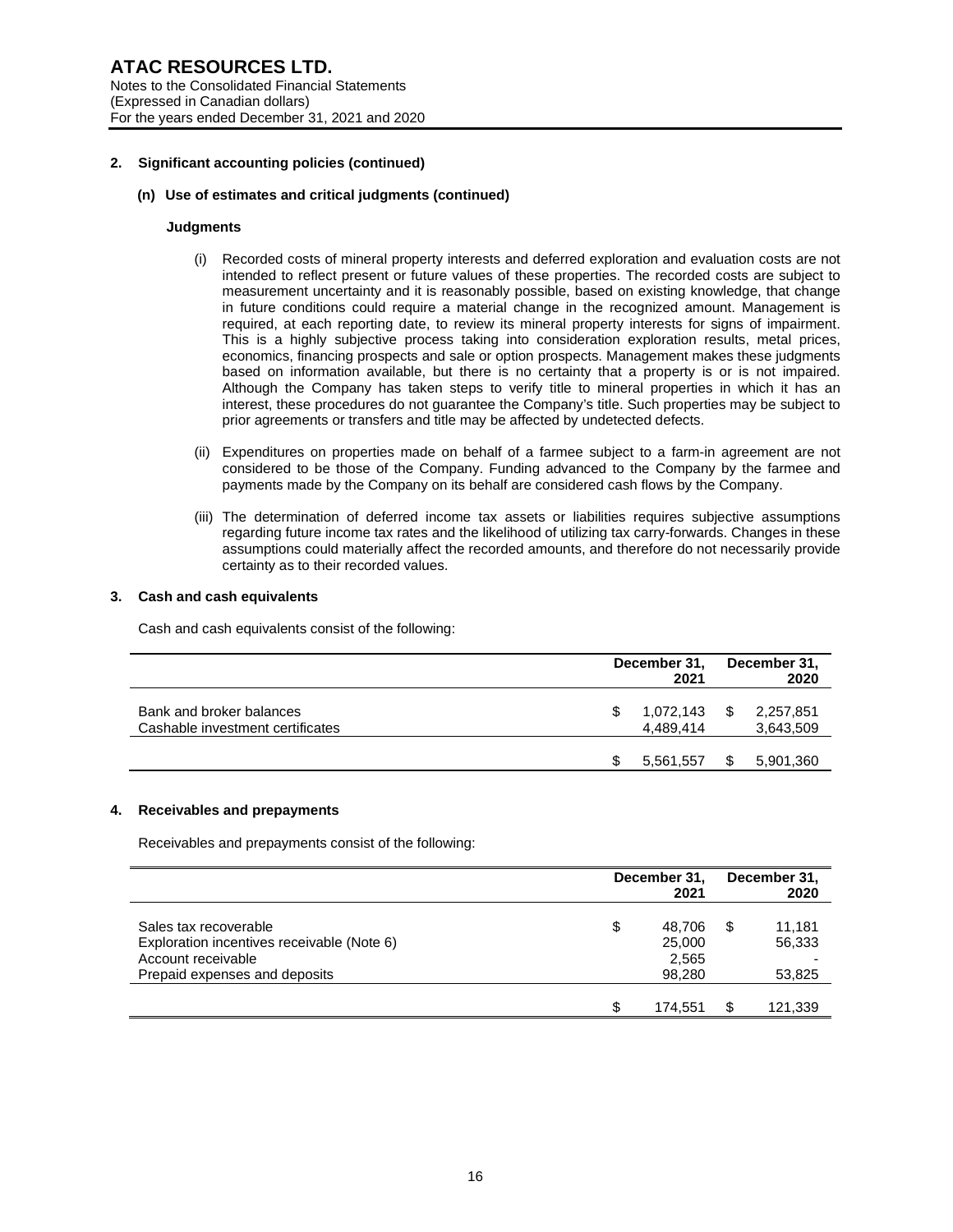## **5. Marketable securities**

Marketable securities consist of various common shares received on the option of mineral property interests as follows:

|                              | <b>Shares with</b><br>an active<br>market<br><b>Warrants</b> |                     |    |           |    |                     |  |  |
|------------------------------|--------------------------------------------------------------|---------------------|----|-----------|----|---------------------|--|--|
|                              |                                                              |                     |    |           |    | <b>Totals</b>       |  |  |
| Cost                         |                                                              |                     |    |           |    |                     |  |  |
| January 1, 2020<br>Additions | \$                                                           | 1,691,834           | \$ | 475,000   | \$ | 2,166,834           |  |  |
| December 31, 2020            |                                                              | 33,500<br>1,725,334 |    | 475,000   |    | 35,000<br>2,200,334 |  |  |
| <b>Fair value</b>            |                                                              |                     |    |           |    |                     |  |  |
| January 1, 2020              |                                                              | 213,593             |    | 15,981    |    | 229,574             |  |  |
| Additions                    |                                                              | 33,500              |    |           |    | 33,500              |  |  |
| Unrealized gain (loss)       |                                                              | 164,021             |    | (6, 138)  |    | 157,883             |  |  |
| December 31, 2020            | \$                                                           | 411,114             | \$ | 9,843     | \$ | 420,957             |  |  |
| Cost                         |                                                              |                     |    |           |    |                     |  |  |
| January 1, 2021              | \$                                                           | 1,725,334           | \$ | 475,000   | \$ | 2,200,334           |  |  |
| Additions                    |                                                              | 20,000              |    |           |    | 20,000              |  |  |
| Proceeds on sale             |                                                              | (12, 177)           |    | (20)      |    | (12, 197)           |  |  |
| <b>Realized loss</b>         |                                                              | <u>(293,537)</u>    |    | (474,980) |    | (768, 517)          |  |  |
| December 31, 2021            |                                                              | 1,439,620           |    |           |    | 1,439,620           |  |  |
| <b>Fair value</b>            |                                                              |                     |    |           |    |                     |  |  |
| January 1, 2021              |                                                              | 411,114             |    | 9,843     |    | 420,957             |  |  |
| Additions                    |                                                              | 20,000              |    |           |    | 20,000              |  |  |
| Proceeds on sale             |                                                              | (12, 177)           |    | (20)      |    | (12, 197)           |  |  |
| Realized loss                |                                                              | (2,055)             |    | (9,823)   |    | (11, 878)           |  |  |
| Unrealized loss              |                                                              | (42, 383)           |    |           |    | (42,383)            |  |  |
| December 31, 2021            | \$                                                           | 374,499             | \$ |           | \$ | 374,499             |  |  |

During the year ended December 31, 2020, the Company received 25,000 common shares of Makara Mining Corp. ("Makara") at a fair value of \$33,500 (\$1.34 per share) pursuant to an option agreement in respect of the Idaho Creek project (Note 6). In the year ended December 31, 2021, the Company received an additional 50,000 common shares of Makara at a value of \$20,000 (\$0.40 per share).

The valuation of the shares with an active market has been determined in whole by reference to the bid price of the shares on the TSX-V or Toronto Stock Exchange ("TSX") at each period end date.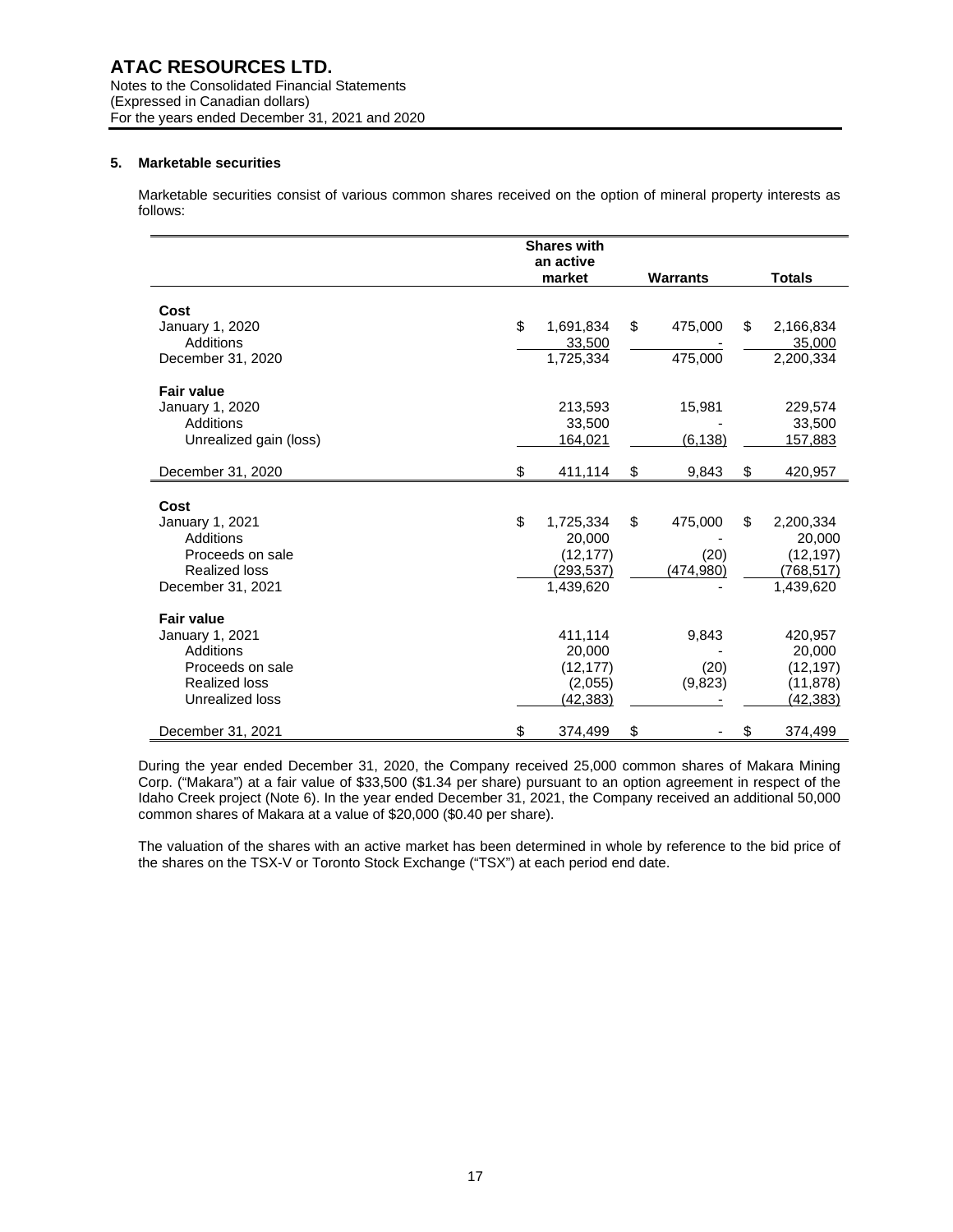## **6. Mineral property interests**

The Company's mineral property interests consist of various exploration stage properties located in the Yukon Territory, Canada and Nevada, USA. The properties have been grouped into wholly-owned, under option and royalty interests. Properties which are in close proximity and could be developed as a single economic unit are grouped into projects. The continuity of aggregate costs incurred is as follows:

|                                      | <b>Wholly-owned</b> | <b>Under option</b> | <b>Total</b>    |
|--------------------------------------|---------------------|---------------------|-----------------|
|                                      |                     |                     |                 |
| January 1, 2020                      | \$115,451,621       | \$                  | \$115,451,621   |
| Acquisitions / staking / assessments | 137,438             | 47,115              | 184.553         |
| Exploration and evaluation           | 3,819,135           | 160,658             | 3,979,793       |
| Proceeds from option                 | (38,500)            |                     | (38,500)        |
| Gain on option                       | 184                 |                     | 184             |
| Impairments                          | (118, 783, 685)     |                     | (118, 783, 685) |
|                                      |                     |                     |                 |
| December 31, 2020                    | 586,193             | 207,773             | 793,966         |
| Acquisitions / staking / assessments | 58.499              | 72.414              | 130.913         |
| Exploration and evaluation           | 1,339,392           | 1,053,150           | 2,392,542       |
| Cash / shares received               | (30,000)            |                     | (30,000)        |
| <b>Reclamation obligations</b>       | 191,645             |                     | 191,645         |
| Gain on option                       | 30,000              |                     | 30,000          |
| Impairments                          |                     | (1,333,337)         | (1, 333, 337)   |
|                                      |                     |                     |                 |
| December 31, 2021                    | 2,175,729           | \$                  | 2,175,729       |

Changes in the carrying amounts by project for the years ended December 31, 2021 and 2020 are summarized as follows:

|                                                                     | January 1,<br>2021 |                |    | Acquisitions /<br>staking /<br>assessments |    | Exploration<br>and<br>evaluation |    | Cash /<br><b>Shares</b><br>Received |    | Reclamation<br>obligations |    | Gain on<br>option | Impairment |                          |    | December 31,<br>2021 |
|---------------------------------------------------------------------|--------------------|----------------|----|--------------------------------------------|----|----------------------------------|----|-------------------------------------|----|----------------------------|----|-------------------|------------|--------------------------|----|----------------------|
| <b>Wholly-owned projects</b>                                        |                    |                |    |                                            |    | Note $6(d)$                      |    |                                     |    |                            |    |                   |            |                          |    |                      |
| Rackla Gold<br>Nadaleen<br>(Osiris and                              |                    |                |    |                                            |    |                                  |    |                                     |    |                            |    |                   |            |                          |    |                      |
| Orion)                                                              | \$                 |                | \$ | 26,114                                     | \$ | 437,325                          | \$ |                                     | \$ | 176,661                    | \$ |                   | \$         | $\overline{\phantom{0}}$ | \$ | 640,101              |
| Rau                                                                 |                    |                |    |                                            |    |                                  |    |                                     |    |                            |    |                   |            |                          |    |                      |
|                                                                     |                    | $\overline{2}$ |    | 26,114                                     |    | 437,325                          |    |                                     |    | 176,661                    |    |                   |            |                          |    | 640,102              |
| Connaught                                                           | 373,072            |                |    | 32,385                                     |    | 795,287                          |    |                                     |    | 14,984                     |    |                   |            | $\overline{\phantom{a}}$ |    | 1,215,728            |
| <b>Idaho Creek</b>                                                  |                    |                |    |                                            |    | 3,225                            |    | (30,000)                            |    |                            |    | 30,000            |            |                          |    | 3,225                |
| Rosy                                                                | 213,119            |                |    |                                            |    | 103,555*                         |    |                                     |    |                            |    |                   |            |                          |    | 316,674              |
|                                                                     | 586,193            |                |    | 58,499                                     |    | 1,339,392                        |    | (30,000)                            |    | 191,645                    |    | 30,000            |            | $\sim$                   |    | 2,175,729            |
| Under option project                                                |                    |                |    |                                            |    |                                  |    |                                     |    |                            |    |                   |            |                          |    |                      |
| East Goldfield                                                      | 207,773            |                |    | 72,413                                     |    | 1,053,150                        |    |                                     |    |                            |    |                   |            | (1,333,337)              |    |                      |
|                                                                     |                    |                |    |                                            |    |                                  |    |                                     |    |                            |    |                   |            |                          |    |                      |
| <b>Total All Projects</b>                                           | \$793,966          |                | S  | 130,913                                    |    | \$2,392,542                      |    | \$ (30,000)                         | \$ | 191,645                    | \$ | 30,000            |            | \$(1,333,337)            | -S | 2,175,729            |
| * net of \$25,000 in financial assistance from the Yukon Government |                    |                |    |                                            |    |                                  |    |                                     |    |                            |    |                   |            |                          |    |                      |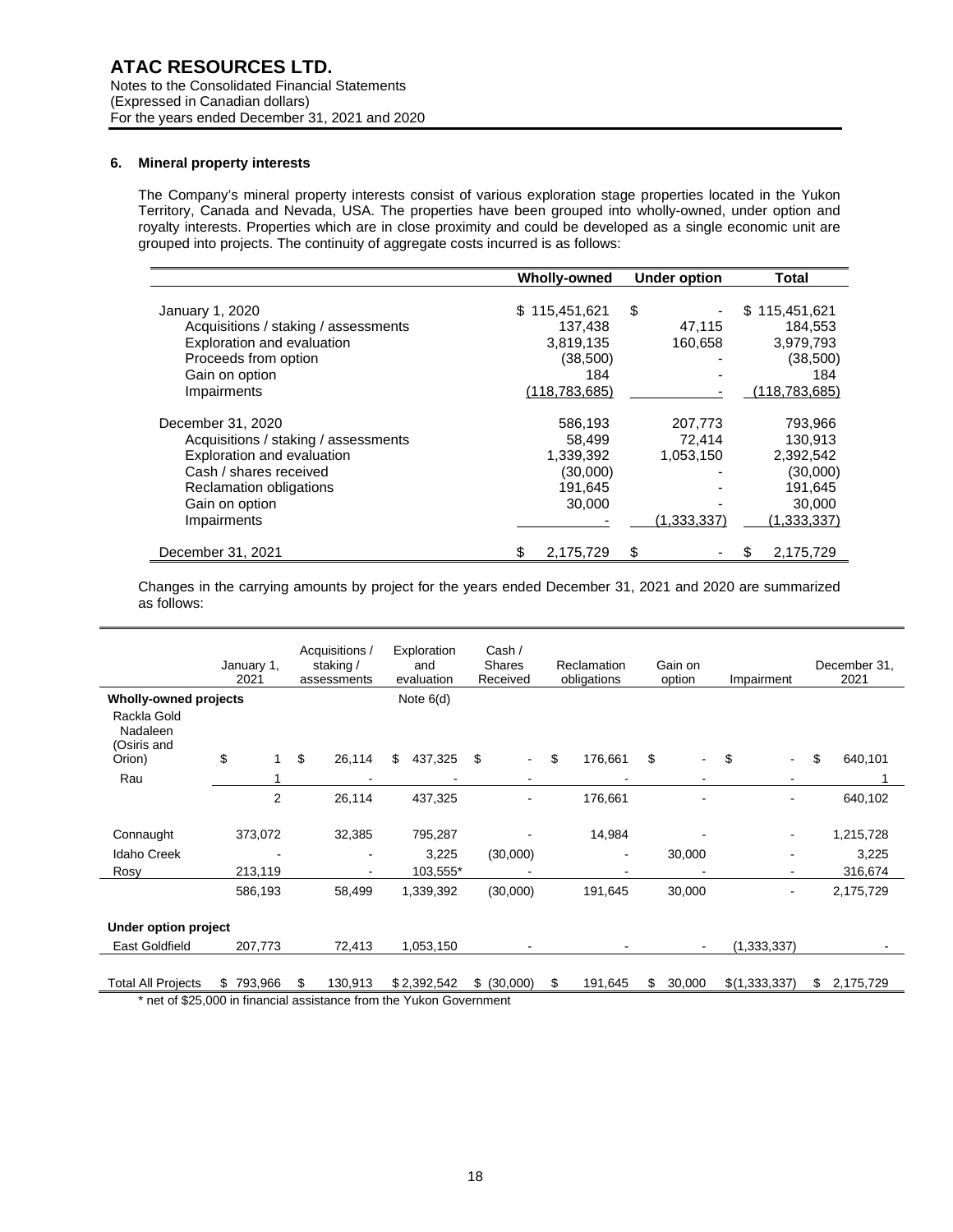|                                 | January 1,<br>2020 | Acquisitions /<br>staking/<br>assessments |         | Exploration<br>and<br>evaluation | Proceeds<br>from<br>option |    | Gain on<br>option |    | Impairment     |                   | December 31,<br>2020 |                |
|---------------------------------|--------------------|-------------------------------------------|---------|----------------------------------|----------------------------|----|-------------------|----|----------------|-------------------|----------------------|----------------|
| <b>Wholly-owned projects</b>    |                    |                                           |         |                                  |                            |    |                   |    |                |                   |                      |                |
| Rackla Gold<br>Nadaleen (Osiris |                    |                                           |         |                                  |                            |    |                   |    |                |                   |                      |                |
| and Orion)                      | \$<br>75,293,440   | \$                                        | 77,044  | \$                               | 512,662                    | \$ | $\blacksquare$    | \$ |                | \$ (75,883,145)   | \$                   |                |
| Rau                             | 39,666,330         |                                           | 893     |                                  | 3,233,318                  |    |                   |    |                | (42,900,540)      |                      |                |
|                                 | 114,959,770        |                                           | 77,937  |                                  | 3,745,980                  |    | $\blacksquare$    |    | $\blacksquare$ | (118, 783, 685)   |                      | $\overline{2}$ |
| Connaught                       | 258,051            |                                           | 58,991  |                                  | 56,030                     |    |                   |    |                |                   |                      | 373,072        |
| <b>Idaho Creek</b>              | 24,181             |                                           | 127     |                                  | 14,008                     |    | (38,500)          |    | 184            |                   |                      |                |
| Rosy                            | 209,619            |                                           | 383     |                                  | 3,117                      |    |                   |    |                | ۰                 |                      | 213,119        |
|                                 | 115,451,621        |                                           | 137,438 |                                  | 3,819,135                  |    | (38, 500)         |    | 184            | (118, 783, 685)   |                      | 586,193        |
| Under option project            |                    |                                           |         |                                  |                            |    |                   |    |                |                   |                      |                |
| East Goldfield                  |                    |                                           | 47,115  |                                  | 1,160,658                  |    |                   |    |                |                   |                      | 207,773        |
|                                 |                    |                                           |         |                                  |                            |    |                   |    |                |                   |                      |                |
| <b>Total All Projects</b>       | \$115,451,621      | S                                         | 184,553 | \$                               | 3,979,793                  |    | \$<br>(38,500)    | S  | 184            | \$(118, 783, 685) | \$.                  | 793,966        |

## **a) Wholly-owned projects**

The Company's wholly owned projects are comprised of the rights to explore various mineral claims located in the Yukon Territory and Nevada, which are at various stages of exploration. They are not subject to any option or sale agreements, except as noted below.

## *Rackla Gold property*

The Rackla Gold property consists of a 100% interest in the various mineral properties located in the Mayo Mining District, Yukon Territory. The Rackla Gold property has been divided into two separate projects, being the Nadaleen (formerly Osiris and Orion) and Rau projects.

The Nadaleen project is located at the eastern end of the Rackla Gold property and hosts Carlin-type gold mineralization.

The Rau project is located at the western end of the Rackla Gold property and hosts the Tiger Gold deposit.

As at December 31, 2020, the Company recorded an impairment provision of \$118,783,685 on the Rackla Gold property as a result of certain impairment indicators being present under the accounting standards. The impairment indicators largely consisted of: (i) the Company's market capitalization being significantly lower than the net assets of the Company for a prolonged period of time; and (ii) the ongoing challenges that the Company has faced with respect to getting the road permitting in place to allow ground access to the property. In future periods, if the impairment indicators are no longer present (ie: the Company's market capitalization has improved and the Company is successful in the continued negotiations with respect to the road permitting), the Company, if it can provide a supportable estimate of the property's recoverable amount, may record a reversal of the 2020 impairment provision. Any impairment reversal shall be to the recoverable amount, not to exceed the carrying value of the property prior to its impairment.

As at December 31, 2021, the Company's market capitalization has improved such that it is no longer significantly lower than net assets of the Company; however, the Company continues to face challenges with getting the road permitting in place to allow ground access on the Rau project. As the Nadaleen project is not affected by the road permitting challenges, the Company has recognized that there are no longer significant indicators of impairment present and has capitalized acquisition and exploration costs incurred in 2021 totalling \$463,439. The impairment indicators remain on the Rau project as at December 31, 2021 and a total of \$632,984 (comprising acquisition costs of \$50,248, exploration costs of \$468,315, and a reclamation obligation of \$114,421), has been recorded as exploration expenses on the consolidated statement of loss.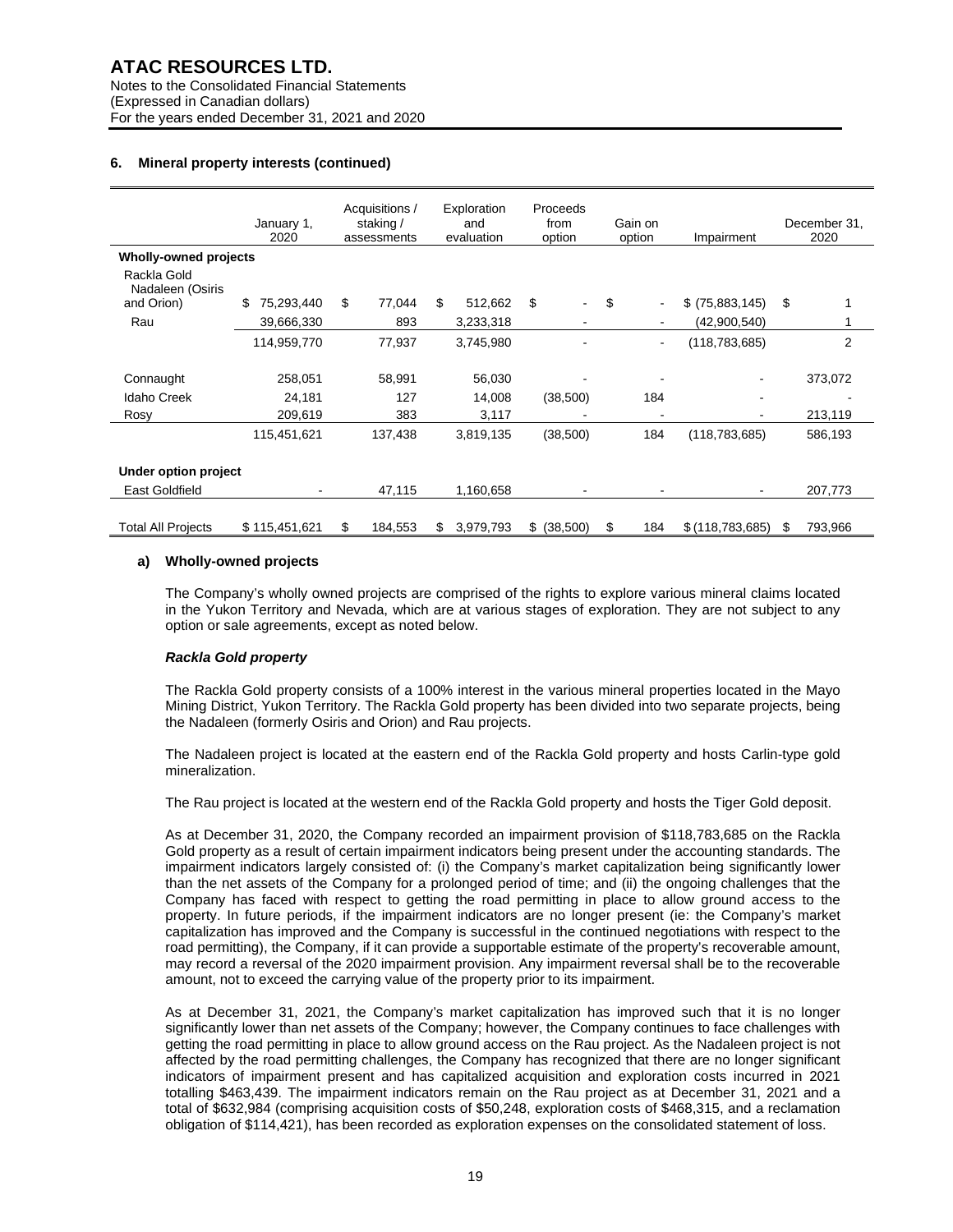#### **a) Wholly-owned projects (continued)**

#### *Rackla Gold property (continued)*

As at December 31, 2021, the Company has recognized reclamation obligations of \$176,661 and \$114,421 on the Nadaleen and Rau projects, respectively (2020 - \$nil for both projects). The undiscounted amounts of estimated cash flows were estimated at \$258,650 and \$138,450 for Nadaleen and Rau, respectively. The liabilities were estimated using expected lives of 4 and 2 years for Nadaleen and Rau, respectively, and a net discount rate of 10%.

#### *Connaught project*

The Connaught project consists of a 100% interest in the CN, NC, OM and TN mineral claims located in the Dawson Mining District, Yukon Territory. The TN claims are subject to a 1% NSR.

In 2020, the Company was approved to receive financial assistance from the Yukon Government on 2020 qualified exploration expenditures on its Connaught project, to a maximum of \$39,558. As at December 31, 2020, the Company had earned \$33,070 of the amount, which was received during the year ended December 31, 2021.

See Blackbear claims and Mag claims for option agreements in respect of additional claims forming part of the Company's Connaught project.

As at December 31, 2021, the Company has recognized a reclamation obligation of \$14,984 (2020 - \$nil). The undiscounted amount of estimated cash flows was estimated at \$29,200. The liability was estimated using an expected life of 7 years and a net discount rate of 10%.

#### *Idaho Creek project*

The Idaho Creek project consists of a 100% interest in the Idaho mineral claims located in the Whitehorse Mining District, Yukon Territory.

On August 19, 2020, and amended on November 25, 2020, and October 13, 2021, the Company signed a property option agreement (the "Option Agreement") with Makara Mining Corp. ("Makara"), whereby Makara has the option to earn a 100% interest in the Company's Idaho Creek project. Pursuant to the Option Agreement, Makara can earn the interest through completion of the following:

Cash payments of \$150,000:

- \$5,000 on execution of the Option Agreement (received);
- \$10,000 on or before May 1, 2021 (received);
- \$20,000 on or before May 1, 2022;
- \$25,000 on or before May 1, 2023; and
- \$90,000 on or before May 1, 2024.

Issuance of 750,000 common shares:

- 25,000 common shares on execution of the Option Agreement (received at a fair value of \$33,500);
- 50,000 common shares on or before May 1, 2021 (received at a fair value of \$20,000);
- 100,000 common shares on or before May 1, 2022 (received subsequent to December 31, 2021);
- 250,000 common shares on or before May 1, 2023; and
- 325,000 common shares on or before May 1, 2024.

In addition, Makara is required to incur \$2,000,000 in exploration expenditures on the project as follows:

- \$50,000 on or before December 1, 2020 (incurred);
- An additional \$25,000 on or before December 1, 2021 (incurred);
- An additional \$225,000 on or before December 1, 2022;
- An additional \$500,000 on or before December 1, 2023; and
- An additional \$1,200,000 on or before December 1, 2024.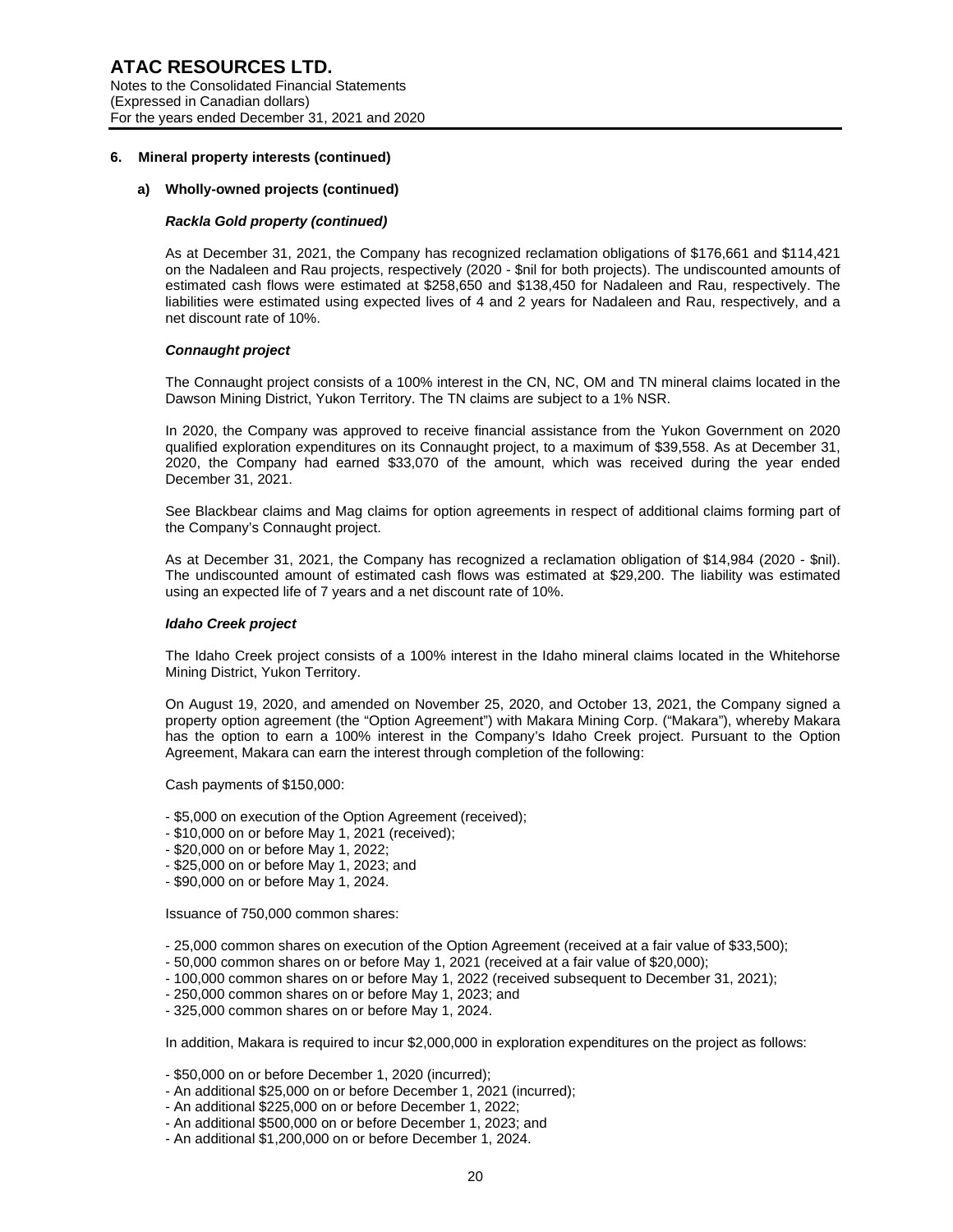#### **a) Wholly-owned projects (continued)**

#### *Idaho Creek project (continued)*

If an aggregate of \$300,000 in exploration expenditures is not incurred by December 1, 2022, Makara is required to pay the difference between actual expenditures and \$300,000 to the Company by December 15, 2022, notwithstanding the termination of the Option Agreement.

Pursuant to the Option Agreement, the Company retains a 2% NSR from any commercial production of precious metals from the Idaho Creek project of which Makara can repurchase one-half (being 1%) for \$1,000,000.

Further, in addition to the NSR, the Company shall be entitled to receive a one-time cash payment equal to \$1 per ounce of gold (or the value equivalent in other metals) identified in the earlier of a National Instrument 43-101 Standards of Disclosure for Mineral Property compliant: (i) measured and indicated resource estimate applicable to the project; or (ii) a proven and probable reserve estimate applicable to the project.

During the year ended December 31, 2020, the Company recognized a gain of \$184 in respect of option payments received in excess of the Company's carrying value of the project. In the year ended December 31, 2021, the Company recognized a recovery in excess of carrying costs of \$30,000.

In 2020, the Company was approved to receive financial assistance from the Yukon Government on 2020 qualified exploration expenditures on its Idaho Creek project, to a maximum of \$23,263. As at December 31, 2020, the Company had earned the full amount, which was received during the year ended December 31, 2021.

Expenditures on the project after the Option Agreement with Makara was signed have been recovered from Makara, therefore the financial assistance earned on these amounts are due to Makara. The 2020 financial assistance was determined to be \$18,536 and was included in accounts payable and accrued liabilities as at December 31, 2020, and paid during the year ended December 31, 2021.

## *Rosy project*

The Rosy project consists of a 100% interest in the Rosy and Sam mineral claims located in the Whitehorse Mining District, Yukon Territory.

In 2021, the Company was approved to receive financial assistance from the Yukon Government on 2021 qualified exploration expenditures on its Rosy project, to a maximum of \$25,000. As at December 31, 2021, the Company had earned the full amount, which has been recorded as a reduction to exploration and evaluation expenditures for the year, and is included in receivables as at December 31, 2021.

#### **b) Projects under option**

#### *East Goldfield project*

On February 20, 2020, the Company signed a Property Option Agreement with Silver Range Resources Ltd. ("Silver Range"), a company with common Directors and Officers, whereby the Company had the option to earn a 100% interest in Silver Range's East Goldfield property located in Nevada, USA. Pursuant to the Option Agreement, the Company had the right to earn an initial 75% interest in the property (the "Initial Option") by making cash payments to Silver Range based on the following schedule:

Cash payments of \$400,000:

- \$30,000 on execution of the Option Agreement (paid);
- \$40,000 on or before April 1, 2021 (paid);
- \$70,000 on or before April 1, 2022;
- \$100,000 on or before April 1, 2023; and
- \$160,000 on or before April 1, 2024.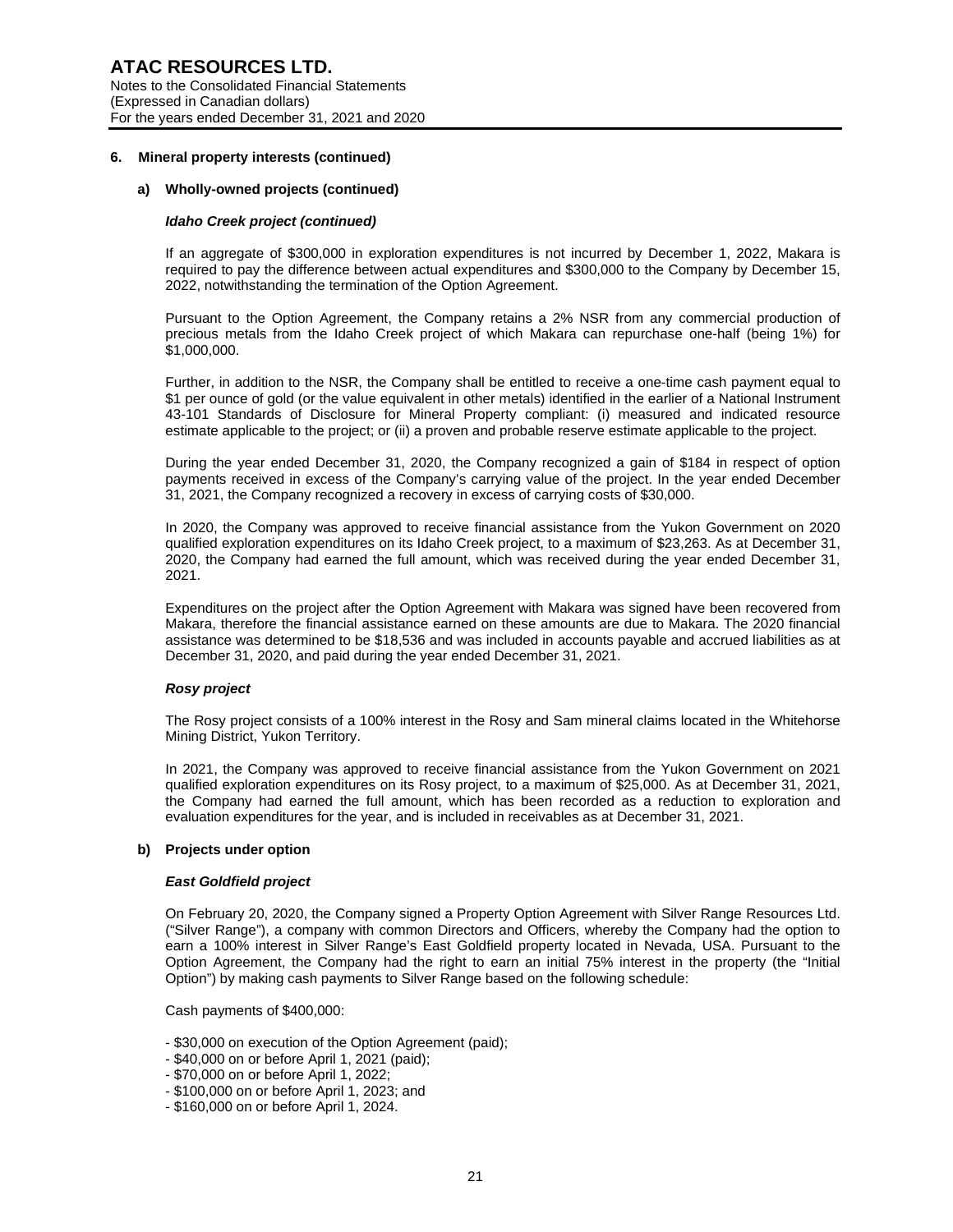## **b) Projects under option (continued)**

#### *East Goldfield project (continued)*

In addition, the Initial Option required the Company to incur exploration expenditures on the property as follows:

- \$200,000 on or before April 1, 2021 (incurred);
- An additional \$200,000 on or before April 1, 2022 (incurred); and
- An additional \$9,600,000 on or before December 1, 2025.

The Company had the right at its sole election to make up 50% of all of the cash payments under the Initial Option through the issuance of common shares to Silver Range. The number of common shares to be issued as payment was to be calculated using a share price equal to the volume weighted average price of the Company's common shares for the 10 trading days immediately preceding the applicable payment date, subject to such price not being less than \$0.05 per share. Silver Range was not required to accept any number of common shares where accepting the number of shares would result in Silver Range holding (directly or indirectly) more than an aggregate 19.9% of the issued and outstanding shares of the Company.

On completion of the Initial Option, the Company would have the right to acquire an additional 25% interest in the property (the "Second Option") by paying Silver Range an additional \$10,000,000 on or before the date that is six months from the Company's issuance of a notice to Silver Range confirming its desire to exercise the Second Option.

Silver Range would retain a 2% NSR on all mineral production from the properties, of which up to 1% can be purchased for \$1,000,000.

Silver Range would also be entitled to receive a one-time cash payment equal to US\$2 per ounce of gold (or the value equivalent in other metals) on the first 1,000,000 ounces of gold, identified in a NI 43-101 compliant measured and indicated resource estimate application (or proven and probable reserves) to the property; and an additional onetime cash payment equal to US\$1 per ounce of gold (or the value equivalent in other metals) on all ounces of gold in excess of 1,000,000 ounces of gold, identified in a NI 43-101 compliant proven or probable reserve estimate applicable (or proven and probable reserves) to the property.

As at December 31, 2021, the Company recorded an impairment provision of \$1,333,337 on the East Goldfield project as a result of termination of the Option Agreement with Silver Range subsequent to December 31, 2021.

#### *Blackbear claims*

On November 20, 2020, the Company signed a Property Option Agreement with two vendors whereby the Company has the option to earn a 100% interest in a series of claims contiguous to the Company's Connaught project. Pursuant to the Option Agreement, the Company has the right to earn a 100% interest in the property by making cash payments to the vendors based on the following schedule:

Cash payments of \$100,000:

- \$10,000 on execution of the Option Agreement (paid);
- \$10,000 on or before February 28, 2022 (paid subsequent to December 31, 2021);
- \$10,000 on or before February 28, 2023;
- \$15,000 on or before February 28, 2024;
- \$25,000 on or before February 28, 2025; and
- \$30,000 on or before February 28, 2026.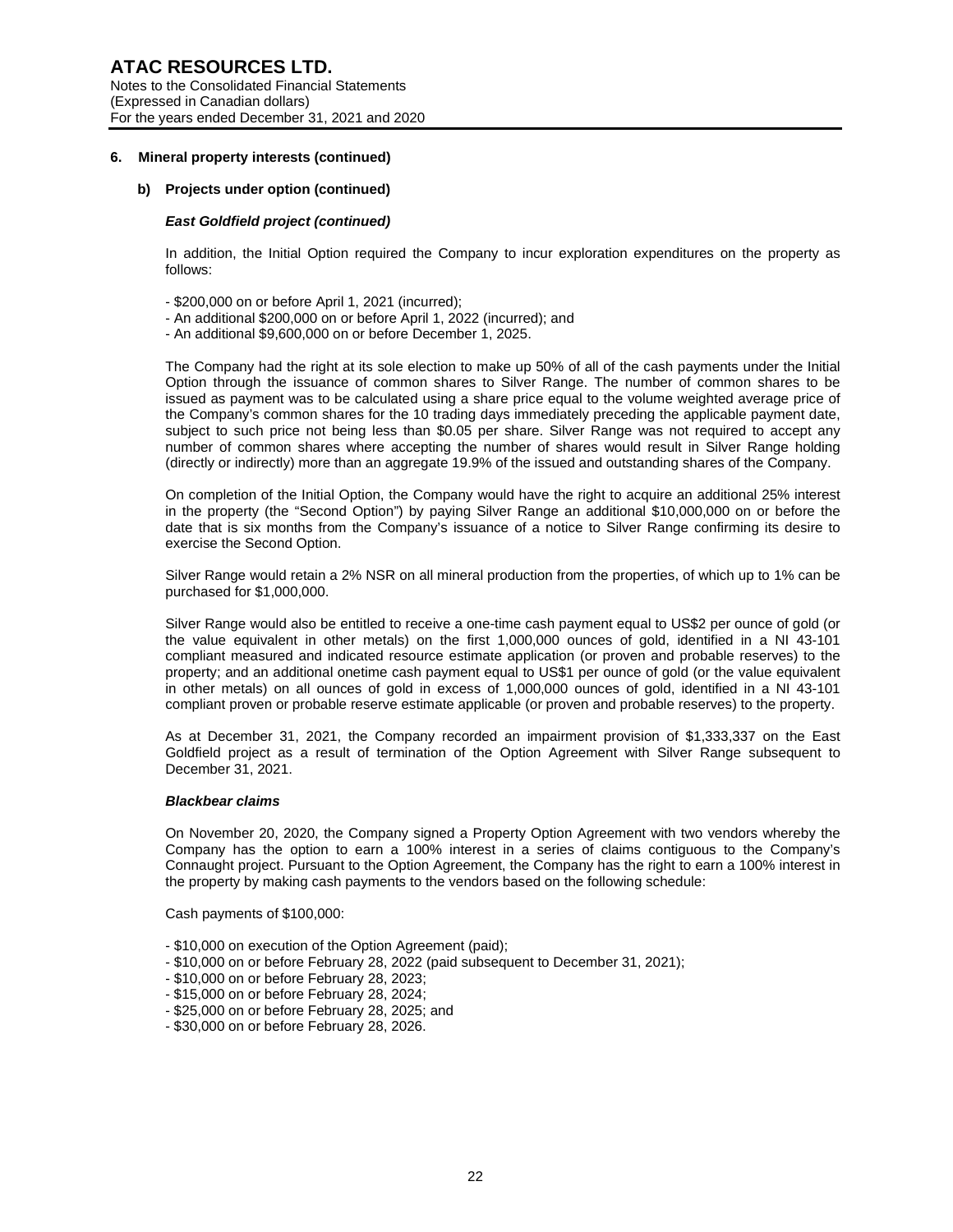#### **b) Projects under option (continued)**

#### *Blackbear claims (continued)*

In addition, the Option Agreement requires the Company to issue 200,000 common shares as follows:

- 20,000 common shares on Exchange acceptance (issued at a fair value of \$4,000);

- 20,000 common shares on or before February 28, 2022 (issued subsequent to December 31, 2021 at a fair value of \$2,000 (Note 15));

- 20,000 common shares on or before February 28, 2023;
- 30,000 common shares on or before February 28, 2024;
- 50,000 common shares on or before February 28, 2025; and
- 60,000 common shares on or before February 28, 2026.

The vendors will retain a 2% NSR on all mineral production from the properties, of which up to 1% can be purchased for \$500,000.

#### *Mag claims*

On November 20, 2020, the Company signed a Property Option Agreement with a vendor whereby the Company has the option to earn a 100% interest in a series of claims contiguous to the Company's Connaught project. Pursuant to the Option Agreement, the Company has the right to earn a 100% interest in the property by making cash payments to the vendor based on the following schedule:

Cash payments of \$70,000:

- \$15,000 on execution of the Option Agreement (paid);
- \$25,000 on or before December 31, 2021 (paid); and
- \$30,000 on or before December 31, 2022.

In addition, the Option Agreement requires the Company to issue 120,000 common shares as follows:

- 60,000 common shares on Exchange acceptance (issued at a fair value of \$12,000);
- 30,000 common shares on or before December 31, 2021 (issued at a fair value of \$3,000); and
- 30,000 common shares on or before December 31, 2022.

The vendor will retain a 1% conventional royalty ("CNSR") and a 10% high-grade royalty on all mineral production from the properties The Company has the right to purchase 100% of the CNSR for \$250,000.

#### **c) Royalty interests**

The Company has a 1% NSR on the Golden Revenue, Nitro, Seymour and Dawson Gold properties located in the Dawson and Whitehorse Mining Districts, Yukon Territory.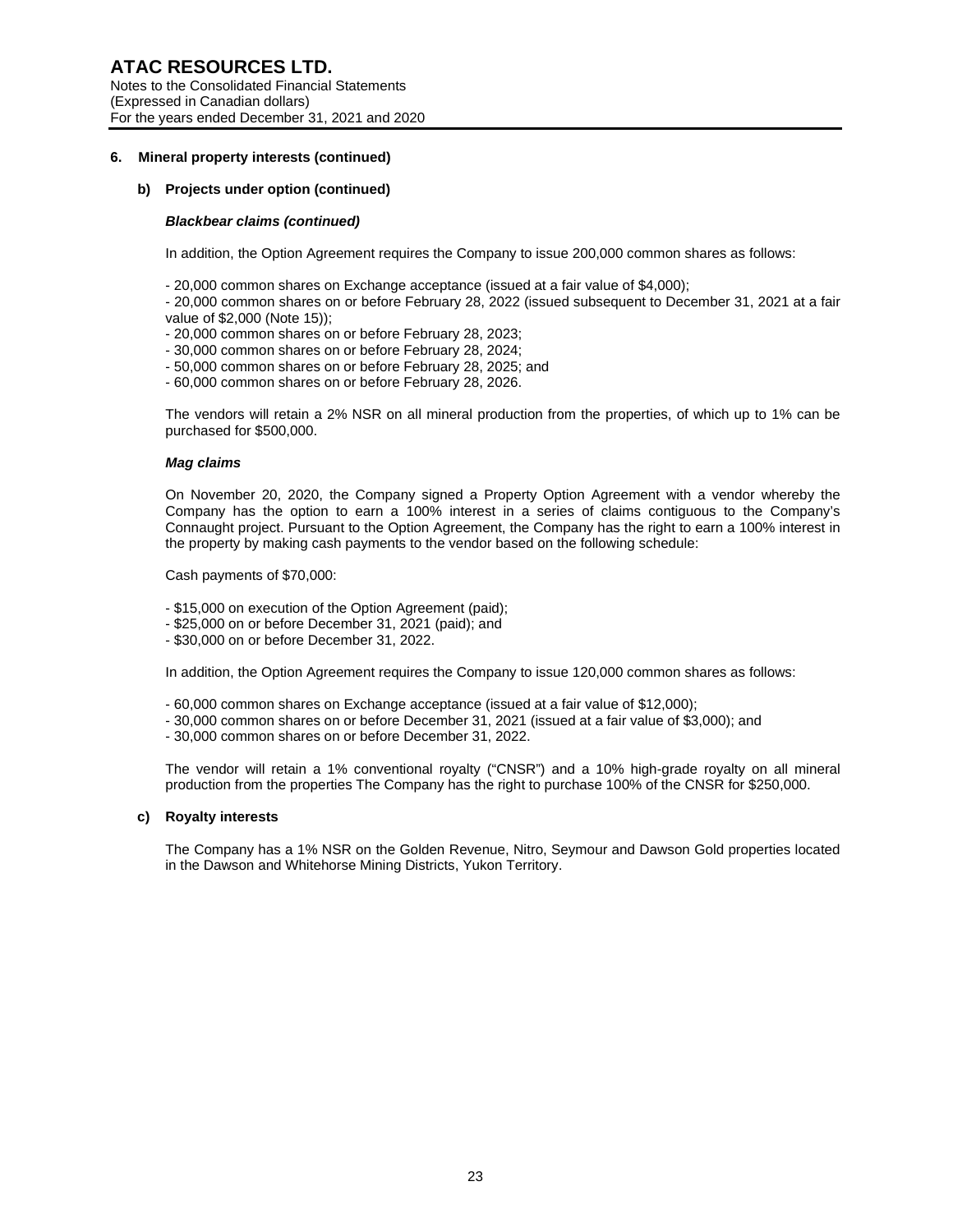#### **d) Exploration expenditures**

Exploration and evaluation expenditures on the projects consisted of the following:

| For the year ended                                                                                                |             |                |           |           |         |       |          |               |   |         |
|-------------------------------------------------------------------------------------------------------------------|-------------|----------------|-----------|-----------|---------|-------|----------|---------------|---|---------|
| December 31, 2021                                                                                                 | Nadaleen    | East Goldfield |           | Connaught |         | Other |          | Total         |   | Rau*    |
|                                                                                                                   |             |                |           |           |         |       |          |               |   |         |
| Assays                                                                                                            | \$<br>6,741 | \$.            | 160,090   | \$.       | 131,420 | S     | 33,310   | \$<br>331,561 | S | 46,657  |
| Depreciation (Note 8)                                                                                             | 16,000      |                |           |           |         |       |          | 16.000        |   | 16,000  |
| Drilling                                                                                                          |             |                | 701.268   |           |         |       |          | 701.268       |   | 36.242  |
| Field and camp                                                                                                    | 129.460     |                | 63.699    |           | 261.993 |       | 9.631    | 464.783       |   | 141,876 |
| Helicopter and fixed wing                                                                                         |             |                |           |           | 6.012   |       | 39.806   | 45.818        |   | 148.269 |
| Labour                                                                                                            | 17.396      |                | 95.595    |           | 206.861 |       | 47,914   | 367,766       |   | 62,860  |
| Resource, engineering and                                                                                         |             |                |           |           |         |       |          |               |   |         |
| environmental studies                                                                                             | 267.728     |                |           |           | 5.425   |       | 788      | 273.941       |   |         |
| Surveys and consulting                                                                                            |             |                | 9,625     |           | 165,362 |       |          | 174,987       |   |         |
| Travel and accommodation                                                                                          |             |                | 22,873    |           | 18,214  |       | 331      | 41,418        |   | 16,411  |
|                                                                                                                   | 437,325     |                | 1,053,150 |           | 795,287 |       | 131,780  | 2,417,542     |   | 468,315 |
| Less: Yukon mineral                                                                                               |             |                |           |           |         |       |          |               |   |         |
| Exploration grant                                                                                                 |             |                |           |           |         |       | (25,000) | (25,000)      |   |         |
|                                                                                                                   |             |                |           |           |         |       |          |               |   |         |
| <b>Total All Projects</b>                                                                                         | 437.325     | \$.            | 1.053.150 | \$.       | 795,287 |       | 106,780  | \$2,392,542   |   | 468,315 |
| المجامل فالمرجود والمالح الرجاحات المحاويات المحالة المراج المستحدث والمستحدث والمستحدث والمستحدث الأراد المستحدث |             |                |           |           |         |       |          |               |   |         |

recorded as exploration expenditures on the consolidated statement of loss

| For the year ended                              |               |                 |    |           |    |           |
|-------------------------------------------------|---------------|-----------------|----|-----------|----|-----------|
| December 31, 2020                               | Nadaleen      | Rau             |    | Other     |    | Total     |
|                                                 |               |                 |    |           |    |           |
| Assays                                          | \$<br>19.898  | \$<br>176.375   | S  | 119.298   | \$ | 315,571   |
| Depreciation (Note 8)                           | 16.000        | 16.000          |    |           |    | 32,000    |
| Drilling                                        | 35.600        | 888.651         |    |           |    | 924,251   |
| Field                                           | 41.840        | 434.132         |    | 15.017    |    | 490,989   |
| Helicopter and fixed wing                       | 178.590       | 834.202         |    |           |    | 1,012,792 |
| Labour                                          | 18.296        | 566,003         |    | 86.862    |    | 671.161   |
| Resource, engineering and environmental studies | 193.570       | 185.665         |    |           |    | 379,235   |
| Surveys and consulting                          | 1.260         | 13.645          |    | 52,051    |    | 66,956    |
| Travel and accommodation                        | 7,608         | 118,645         |    | 784       |    | 127,037   |
|                                                 | 512.662       | 3.233.318       |    | 274.012   |    | 4,019,992 |
| Less: Yukon mineral exploration grant           |               |                 |    | (40, 199) |    | (40, 199) |
| <b>Total All Projects</b>                       | \$<br>512.662 | \$<br>3.233.318 | \$ | 233.813   | S  | 3.979.793 |

## **e) Project Management Fee**

During the year ended December 31, 2021, the Company provided camp and labour services to White Gold Corporation in consideration for a project management fee of \$16,500 (2020 - \$nil), an amount included in the statement of loss and comprehensive loss.

#### **7. Reclamation deposit**

As at December 31, 2021, the Company has pledged to the Yukon Government a reclamation deposit of \$121,043 (2020 - \$125,744) to ensure specified properties are properly restored after exploration. This reclamation deposit is comprised of a cashable guaranteed investment certificate with a one-year term. In addition, the Company has posted a bond of \$16,550 (US\$13,442) with the Nevada Bureau of Land Management in relation to the estimated reclamation cost on the East Goldfield project.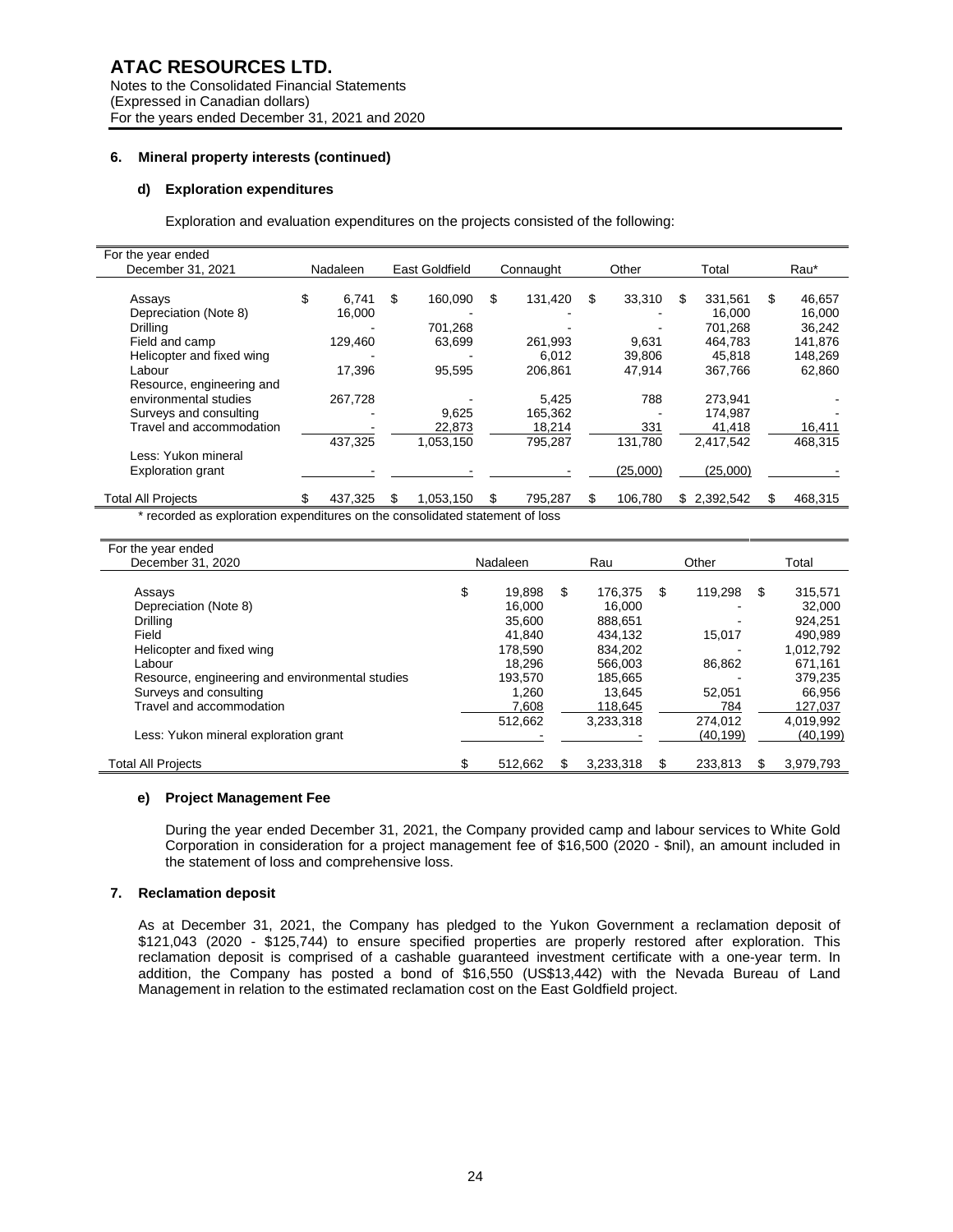For the years ended December 31, 2021 and 2020

## **8. Equipment**

|                                       | <b>Exploration</b><br>equipment |         | <b>Computer</b><br>equipment | Total         |
|---------------------------------------|---------------------------------|---------|------------------------------|---------------|
| Cost                                  |                                 |         |                              |               |
| January 1, 2020 and December 31, 2020 | \$                              | 160,000 | \$                           | \$<br>160,000 |
| <b>Accumulated depreciation</b>       |                                 |         |                              |               |
| January 1, 2020                       |                                 | 16,000  |                              | 16,000        |
| Depreciation                          |                                 | 32,000  |                              | 32,000        |
| December 31, 2020                     | \$                              | 48,000  | \$                           | \$<br>48,000  |
| Cost                                  |                                 |         |                              |               |
| January 1, 2021                       | \$                              | 160,000 | \$                           | \$<br>160,000 |
| <b>Additions</b>                      |                                 |         | 12,189                       | 12,189        |
| December 31, 2021                     |                                 | 160,000 | 12,189                       | 172,189       |
| <b>Accumulated depreciation</b>       |                                 |         |                              |               |
| January 1, 2021                       |                                 | 48,000  |                              | 48,000        |
| Depreciation                          |                                 | 32,000  | 2,370                        | 34,370        |
| December 31, 2021                     | \$                              | 80,000  | \$<br>2,370                  | \$<br>82,370  |
| Net book value                        |                                 |         |                              |               |
| December 31, 2020                     | \$                              | 112,000 | \$                           | \$<br>112,000 |
| December 31, 2021                     |                                 | 80,000  | 9,819                        | 89,819        |

Depreciation on exploration equipment is capitalized to the Company's exploration properties (Note 6), as the equipment is used exclusively for the Company's exploration efforts. During the year ended December 31, 2021, the Company capitalized \$16,000 in depreciation charges (2020 - \$32,000) to mineral property interests.

## **9. Share capital**

The authorized share capital of the Company consists of unlimited common shares without par value, and unlimited Class "A" preferred shares with a par value of \$1.00 each. All issued shares are fully paid.

#### *2021 Transactions*

On April 16, 2021, the Company completed a flow-through private placement consisting of the issue of 4,800,000 flow-through common shares at a price of \$0.21 per common share for gross proceeds of \$1,008,000.

The flow-through shares were issued at a premium to the trading value of the Company's common shares, which is a reflection of the value of the income tax write-offs that the Company will renounce to the flow-through shareholders. The premium was determined to be \$144,000 and was recorded as a reduction of share capital. An equivalent flow-through share premium liability was recorded and will be reversed pro-rata as the required exploration expenditures are incurred (Note 14).

On June 25, 2021, the Company completed a private placement consisting of:

- a) 14,400,000 units at a price of \$0.175 per unit for gross proceeds of \$2,520,000. Each unit consisted of one common share and one-half of one share purchase warrant. Each whole warrant entitles the holder to purchase one common share at a price of \$0.24 until June 25, 2024; and
- b) 2,400,000 flow-through units at a price of \$0.21 per flow-through unit for gross proceeds of \$504,000. Each flow-through unit consisted of one flow-through common share and one-half of one share purchase warrant. Each whole warrant entitles the holder to purchase one common share at a price of \$0.24 until June 25, 2024.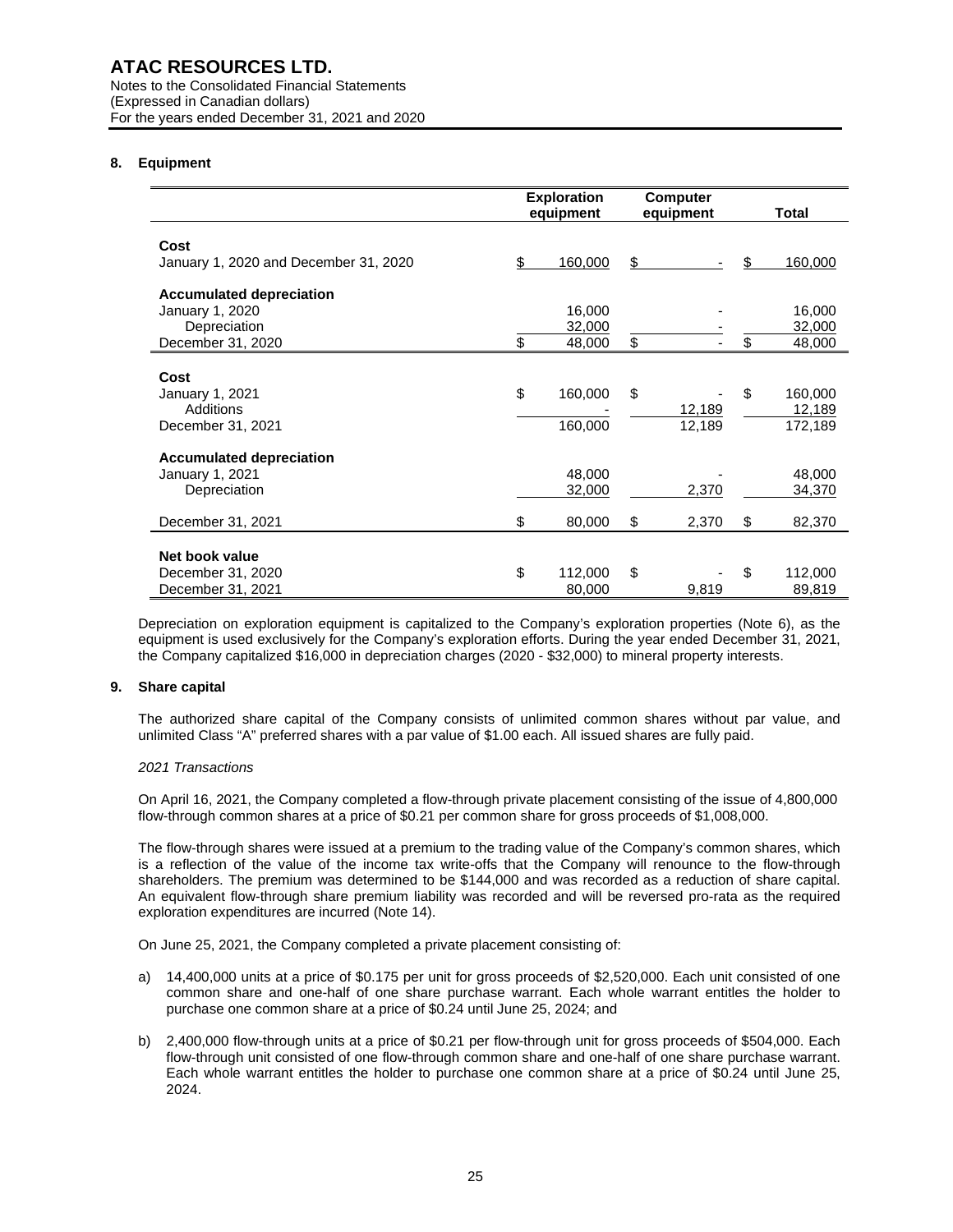## **9. Share capital (continued)**

#### *2021 Transactions (continued)*

The flow-through share units were issued at a premium to the trading value of the Company's common shares, which is a reflection of the value of the income tax write-offs that the Company will renounce to the flow-through shareholders. The premium was determined to be \$84,000 and was recorded as a reduction of share capital. An equivalent flow-through share premium liability was recorded and will be reversed pro-rata as the required exploration expenditures are incurred (Note 14).

Finders' fees totaling \$155,449 were incurred in respect of the placement, including the issue of 859,478 finders' warrants having a fair value of \$54,018. Legal and filing fees amounted to \$43,390 and were recorded as a share issue cost and deducted from share capital.

On December 23, 2021, the Company issued 30,000 common shares valued at \$3,000 to pursuant to the Mag Property Option Agreement (Note 6).

#### *2020 Transactions*

On June 30, 2020, the Company completed a flow-through private placement consisting of the issue of 4,347,827 flow-through units at a price of \$0.23 each for gross proceeds of \$1,000,000. Each unit consists of one flowthrough common share and one-half of a share purchase warrant, with each whole warrant being exercisable into a non-flow-through common share at an exercise price of \$0.27 until June 30, 2022.

The flow-through share units were issued at a premium to the trading value of the Company's common shares, which is a reflection of the value of the income tax write-offs that the Company will renounce to the flow-through shareholders. The premium was determined to be \$21,739 and was recorded as a reduction of share capital. An equivalent flow-through share premium liability was recorded and will be reversed pro-rata as the required exploration expenditures are incurred (Note 14). No value was allocated to the warrant component of the unit.

Finders' fees totaling \$82,745 were incurred in respect of the placement, including the issue of 260,870 finders' warrants having a fair value of \$22,745. Legal and filing fees amounted to \$5,000 and were recorded as a share issue cost and deducted from share capital net of deferred income tax benefits of \$17,550.

On December 1, 2020, the Company issued 20,000 common shares valued at \$4,000 in connection with the Blackbear Property Option Agreement (Note 6) and 60,000 common shares valued at \$12,000 in connection with the Mag Property Option Agreement (Note 6).

#### **Common share rights**

The Company has a "Rights Plan" under which one right is issued for each issued and outstanding common share of the Company. Each right entitles the holder to purchase from the Company one common share at a price equal to one-half the market price for each common share of the Company, subject to certain anti-dilutive adjustments. The rights are exercisable only if the Company receives an unacceptable take-over bid as defined in the Rights Plan. The current Rights Plan was approved at the November 2020 annual shareholders' meeting and will remain in effect until the annual shareholders' meeting in 2023. As at December 31, 2021, there were 184,368,547 rights outstanding (2020 – 162,738,547).

#### **Stock options**

The Company has an incentive stock option plan (the "Plan"), under which the maximum number of stock options issued cannot exceed 10% of the Company's currently issued and outstanding common shares. The exercise period for any options granted under the Plan cannot exceed ten years. The exercise price of options granted under the Plan cannot be less than the "discounted market price" of the common shares (defined as the last closing market price of the Company's common shares immediately preceding the issuance of a news release announcing the granting of the options, or the date of grant in respect of options granted to consultants, less a discount of from 15% to 25%), unless otherwise agreed to by the Company and accepted by the TSX-V.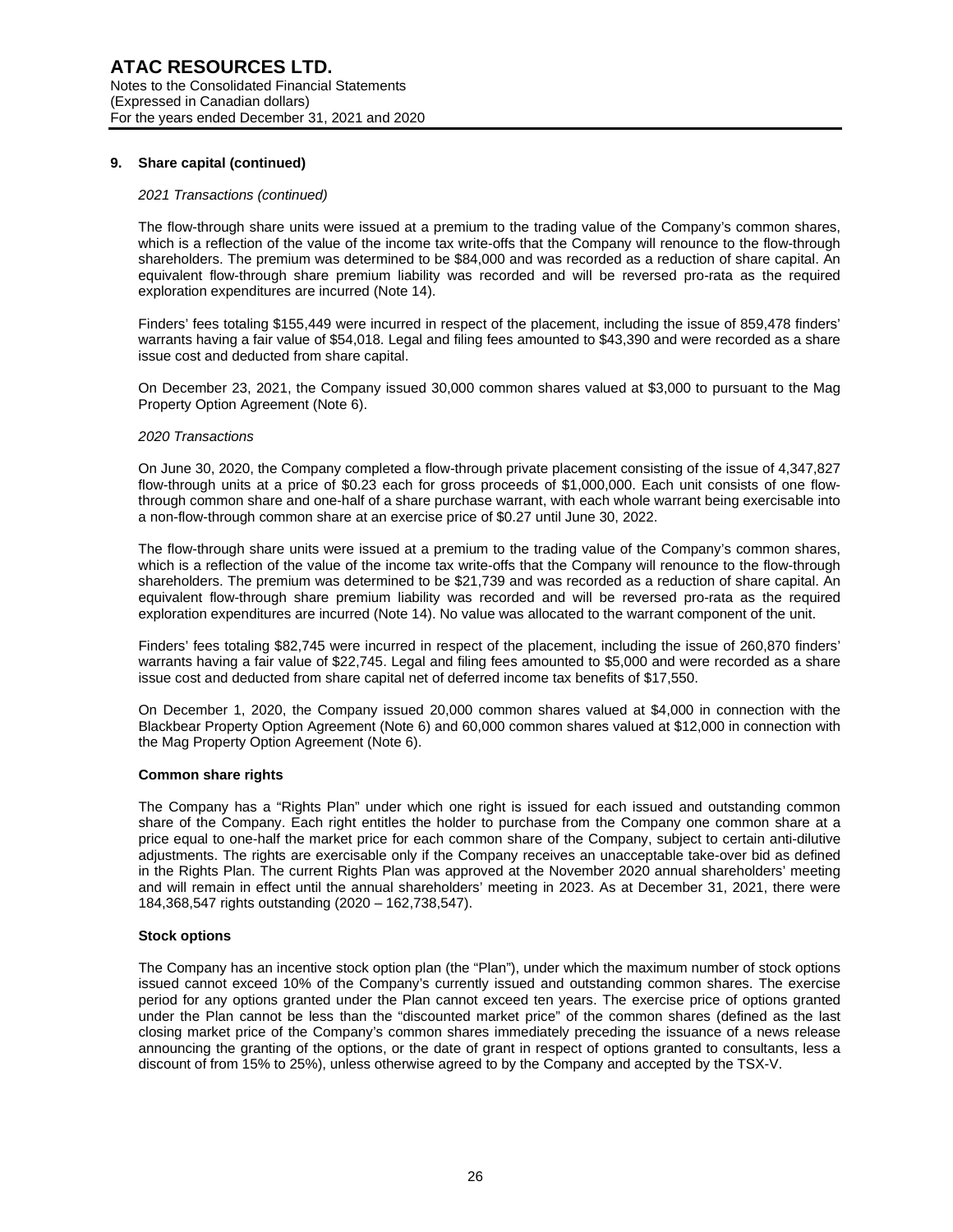#### **9. Share capital (continued)**

#### **Stock options (continued)**

A participant who is not a consultant conducting investor relations activities, who is granted an option under the plan with exercise prices at or above "Market Price" will have their options vest immediately, unless otherwise determined by the Board of Directors. A participant who is granted an option under the plan with exercise prices below "Market Price" will become vested with the right to exercise one-sixth of the option upon conclusion of every three months subsequent to the grant date.

A participant who is a consultant conducting investor relations activities who is granted options under the plan will become vested with the right to exercise one-quarter of the options upon conclusion of every three months subsequent to the grant date.

Stock option transactions are as follows:

|                                                              | <b>Number</b><br>of Stock Options |          | <b>Weighted Average</b><br><b>Exercise Price</b> |  |
|--------------------------------------------------------------|-----------------------------------|----------|--------------------------------------------------|--|
| Balance, December 31, 2019                                   | 12,437,500                        | \$       | 0.49                                             |  |
| Granted<br>Exercised<br>Expired and cancelled                | 2,405,000<br>(275,000)            |          | 0.22<br>0.30                                     |  |
| Balance, December 31, 2020<br>Granted                        | (2,332,500)<br>12,235,000         |          | 0.68<br>0.41<br>0.18                             |  |
| Expired                                                      | 3,300,000<br>(3,860,000)          |          | 0.38                                             |  |
| Balance, December 31, 2021<br>Exercisable, December 31, 2021 | 11,675,000<br>9.162.500           | \$<br>\$ | 0.36<br>0.40                                     |  |

As at December 31, 2021, the Company has stock options outstanding and exercisable as follows:

| Number of            | Number of            |            |                         |
|----------------------|----------------------|------------|-------------------------|
| <b>Stock Options</b> | <b>Stock Options</b> | Exercise   |                         |
| Outstanding          | Exercisable          | Price      | <b>Expiry Date</b>      |
|                      |                      |            |                         |
| 2,110,000            | 2,110,000            | \$<br>0.55 | May 26, 2022            |
| 2.640.000            | 2.640.000            | 0.55       | <b>February 1, 2023</b> |
| 1,605,000            | 1,605,000            | 0.30       | February 4, 2024        |
| 100.000              | 100.000              | 0.30       | February 4, 2024        |
| 1,725,000            | 1,725,000            | 0.22       | January 9, 2025         |
| 195.000              | 195.000              | 0.20       | April 28, 2025          |
| 100.000              | 50,000               | 0.17       | April 8, 2026           |
| 2,950,000            | 737,500              | 0.18       | July 8, 2026            |
| 250,000              |                      | 0.18       | July 8, 2026            |
|                      |                      |            |                         |
| 11.675.000           | 9.162.500            | \$<br>0.36 |                         |

During the year ended December 31, 2021, 3,300,000 (2020 – 2,405,000) options were granted to officers, directors, employees and consultants with a weighted average fair value of \$0.08 per option (2020 - \$0.12). For the year ended December 31, 2021, the Company recognized share-based payment expense of \$219,265 (2020 - \$312,989) for options granted and vested.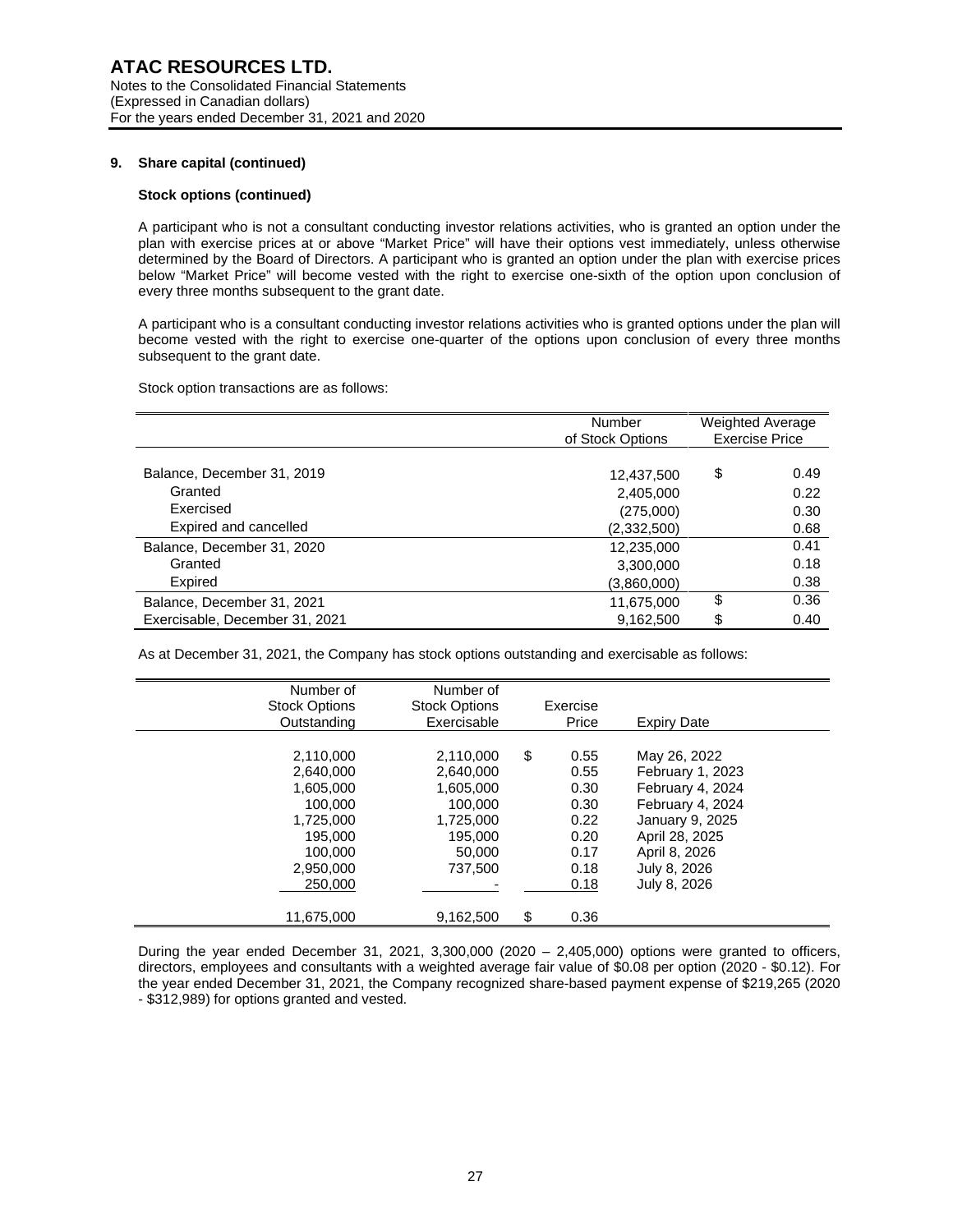#### **9. Share capital (continued)**

## **Stock options (continued)**

The following weighted average assumptions were used for the Black-Scholes option-pricing model valuation of stock options granted:

|                                | 2021    | 2020    |
|--------------------------------|---------|---------|
|                                |         |         |
| Risk-free interest rate        | 0.89%   | 1.45%   |
| Expected life of option        | 5 years | 5 years |
| Expected annualized volatility | 70.36%  | 64.98%  |
| Dividend                       | -       |         |

#### **Warrants**

During the year ended December 31, 2021, the Company issued 8,400,000 (2020 – 2,173,914) warrants to subscribers to the financings completed (Note 9).

In addition, during the year ended December 31, 2021, 859,478 finders' warrants (2020 – 260,870) were issued in connection with the financings completed. The value of the finders' warrants was determined to be \$54,018 (2020 – \$22,745) using the Black-Scholes option pricing model with the following weighted average assumptions:

|                                | 2021    | 2020    |
|--------------------------------|---------|---------|
|                                |         |         |
| Risk-free interest rate        | 0.63%   | 0.25%   |
| Expected life of option        | 3 years | 2 years |
| Expected annualized volatility | 70.29%  | 72.67%  |
| <b>Dividend</b>                | -       | -       |

Warrant transactions are summarized as follows:

|                                             | <b>Number</b><br>of Warrants | Weighted Average<br><b>Exercise Price</b> |
|---------------------------------------------|------------------------------|-------------------------------------------|
| Balance, December 31, 2019<br><b>Issued</b> | 5,636,072                    | \$<br>0.425                               |
| Balance, December 31, 2020                  | 2,434,784<br>8,070,856       | 0.27<br>0.28                              |
| <b>Issued</b><br>Expired                    | 9,259,478<br>(382, 500)      | 0.24<br>0.425                             |
| Balance, December 31, 2021                  | 16.947.834                   | \$<br>0.26                                |

As at December 31, 2021, the Company has warrants outstanding and exercisable as follows:

| Number of<br><b>Warrants Outstanding</b><br>and Exercisable | Exercise<br>Price                  | <b>Expiry Date</b>                                                |  |
|-------------------------------------------------------------|------------------------------------|-------------------------------------------------------------------|--|
| 5,253,572<br>2,173,914<br>260,870<br>9,259,478              | \$<br>0.28<br>0.27<br>0.23<br>0.24 | March 22, 2022<br>June 30, 2022<br>June 30, 2022<br>June 25, 2024 |  |
| 16,947,834                                                  | \$<br>0.26                         |                                                                   |  |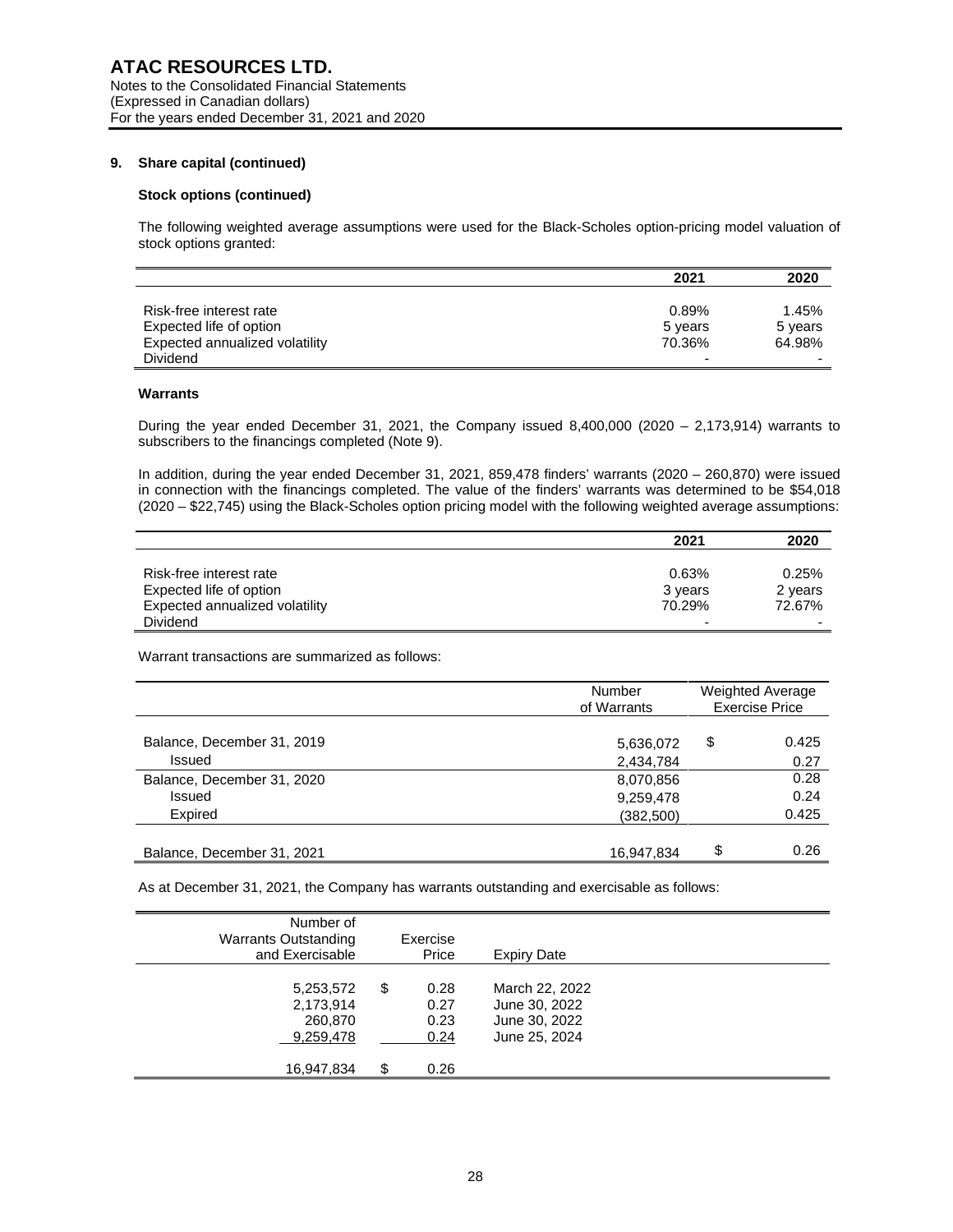#### **10. Related party payables and transactions**

Key management personnel comprise the Chief Executive Officer, Chief Financial Officer, Chief Operating Officer, Vice-President of Corporate and Project Development, Vice-President of Exploration, Chairman, former Chief Financial Officer, and directors of the Company. The aggregate value of transactions and outstanding balances with key management personnel and directors and entities over which they have control or significant influence were as follows:

|                                   |                              |    | For the year<br>ended | For the year<br>ended |              |  |
|-----------------------------------|------------------------------|----|-----------------------|-----------------------|--------------|--|
|                                   |                              |    | December 31.          |                       | December 31, |  |
|                                   | Classification               |    | 2021                  | 2020                  |              |  |
| Archer, Cathro (a)                |                              |    |                       |                       |              |  |
| Geological services               | Property costs               | \$ | 282,814               | \$                    | 950,996      |  |
| Office and administration         | Office rent, accounting fees |    | 33,164                |                       | 72,025       |  |
|                                   |                              |    | 315,978               |                       | 1,023,021    |  |
| Carvest - geological services (b) | Property costs               |    | 13,050                |                       | 3,915        |  |
| Yeadon Law Corp. (c)              | Professional fees            |    | 87,754                |                       | 59,027       |  |
| DBM CPA (d)                       | Professional fees            |    | 14,500                |                       | 60,300       |  |
| D. Goss Corporation (e)           | Consulting fees              |    | 42,000                |                       | 31,500       |  |
| Graham Downs (f)                  | Salaries and benefits        |    | 225,000               |                       | 229,248      |  |
| lan Talbot (g)                    | Management fees              |    | 42,000                |                       | 40,394       |  |
| Kenway Mack (h)                   | Consulting fees              |    | 12,000                |                       | 9,300        |  |
| Andrew Carne (i)                  | Property costs and salaries  |    |                       |                       |              |  |
|                                   | and benefits                 |    | 134,216               |                       | 84,230       |  |
| Adam Coulter (i)                  | Property costs and salaries  |    |                       |                       |              |  |
|                                   | and benefits                 |    | 134,216               |                       | 85,534       |  |
| Red Fern Consulting (k)           | Professional fees            |    | 5,500                 |                       |              |  |
|                                   |                              | S  | 1,026,214             | \$                    | 1,626,469    |  |

(a) Archer Cathro is a geological consulting firm that is a former related party through its management contracts, which confer significant influence over operations. Charges are for property location, acquisition, exploration, management, accounting, office rent and administration.

(b) Robert Carne is a Company Director. He controls Carvest Holdings Ltd. ("Carvest"), which provides geological consulting services to the Company.

(c) Glenn Yeadon is a Director and the Company's Secretary. He controls Glenn R. Yeadon Personal Law Corporation ("Yeadon Law Corp."), which provides the Company with legal services. Transactions for the year ended December 31, 2021 include \$28,270 (2020 - \$5,000) in share issuance costs.

(d) Larry Donaldson is the Company's former CFO. He is a principal of Donaldson Brohman Martin CPA Inc. ("DBM CPA"), a firm in which he has significant influence. DBM CPA provided the Company with accounting and tax services.

(e) Douglas Goss is a Director and the Company's Chairman of the Board. He controls Douglas O. Goss Professional Corporation ("D. Goss Corporation"), which provides consulting services to the Company.

(f) Graham Downs is the Company's President and CEO. He is paid a monthly salary and benefits for his services.

(g) Ian Talbot is the Company's COO. He provides the Company with management services.

(h) Bruce Kenway is a former Company Director and Chairman of the Audit Committee. He is a partner in Kenway Mack Slusarchuk Stewart LLP ("Kenway Mack"), which provides advisory services to the Company. He retired from the Company's Board of Directors on February 10, 2022.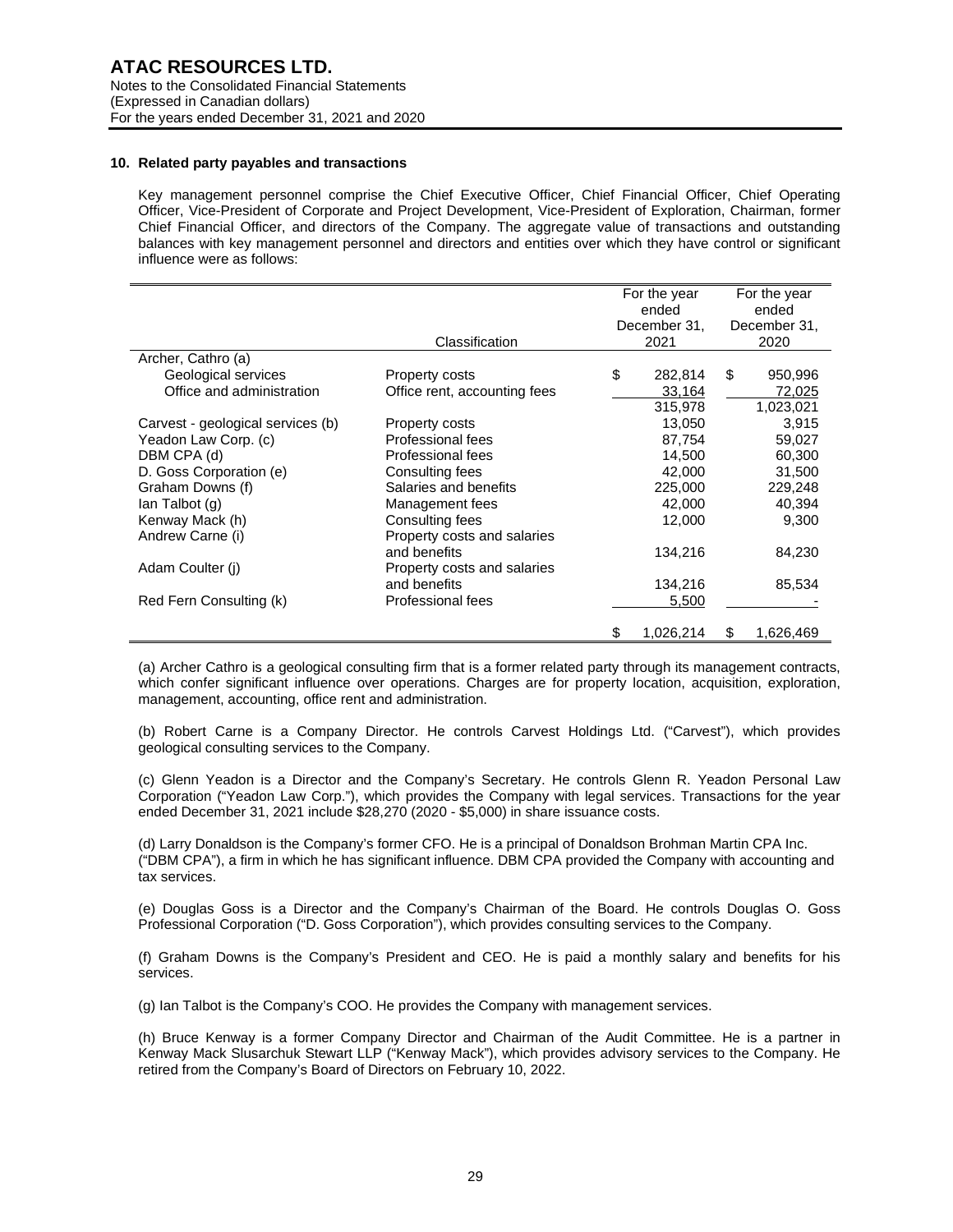## **10. Related party payables and transactions (continued)**

(i) Andrew Carne is the Company's Vice-President of Corporate and Project Development. He is paid a monthly salary for his services with fees allocated between exploration and evaluation expenditures and salaries and benefits expense relative to time spent. Transactions for the year ended December 31, 2021 include \$43,107 (2020 - \$54,112) in exploration and evaluation expenditures and \$11,387 (2020 - \$nil) in property examination costs.

(j) Adam Coulter is the Company's Vice-President of Exploration. He is paid a monthly salary for his services with fees allocated between exploration and evaluation expenditures and salaries and benefits expense relative to time spent. Transactions for the year ended December 31, 2021 include \$83,340 (2020 - \$75,011) in exploration and evaluation expenditures and \$14,790 (2020 - \$nil) in property examination costs.

(k) Jasmine Lau is the Company's CFO. She is an associate of Red Fern Consulting Ltd, which provides accounting services to the Company.

All related party balances are unsecured and are due within thirty days without interest.

#### *Stock option transactions with related parties:*

During the year ended December 31, 2021, 2,850,000 stock options were granted to key management personnel and directors having a fair value on issue of \$243,623. The options granted are exercisable at \$0.18 until July 8, 2026. All options vest over on a quarterly basis commencing three months of the date of grant.

During the year ended December 31, 2020, 1,695,000 stock options were granted to key management personnel and directors having a fair value on issue of \$201,802. 1,500,000 of the options granted are exercisable at \$0.22 until January 9, 2025. The remaining 195,000 options granted have an exercise price of \$0.20 until April 28, 2025.

#### **11. Income taxes**

Income tax recovery for the years ended December 31, 2021 and December 31, 2020 varies from the amount that would be computed from applying the combined federal and provincial income tax rate to loss before income taxes as follows:

|                                                                 | December 31,      | December 31,          |
|-----------------------------------------------------------------|-------------------|-----------------------|
|                                                                 | 2021              | 2020                  |
| Loss before income taxes                                        | \$<br>(3,209,325) | \$<br>(119, 674, 761) |
| Statutory Canadian corporate tax rate                           | 27.0%             | 27.0%                 |
| Anticipated income tax recovery                                 | 867.000           | 32.312.185            |
| Change in tax resulting from:                                   |                   |                       |
| Unrecognized items for tax purposes and other                   | (141,000)         | (65, 902)             |
| Tax benefits to be renounced/renounced on flow-through          |                   |                       |
| expenditures                                                    | (317,000)         | (387, 585)            |
| Flow-through premium liability reduction                        | 171.719           | 158,592               |
| Impairments not deducted for tax purposes                       | (292,000)         | (32,071,595)          |
| Reversal of current and prior year tax liabilities and benefits |                   | 17,058,819            |
| Change in unrecognized deductible temporary differences         | (117,000)         |                       |
| Net deferred income tax recovery                                | 171.719           | 17,004,514            |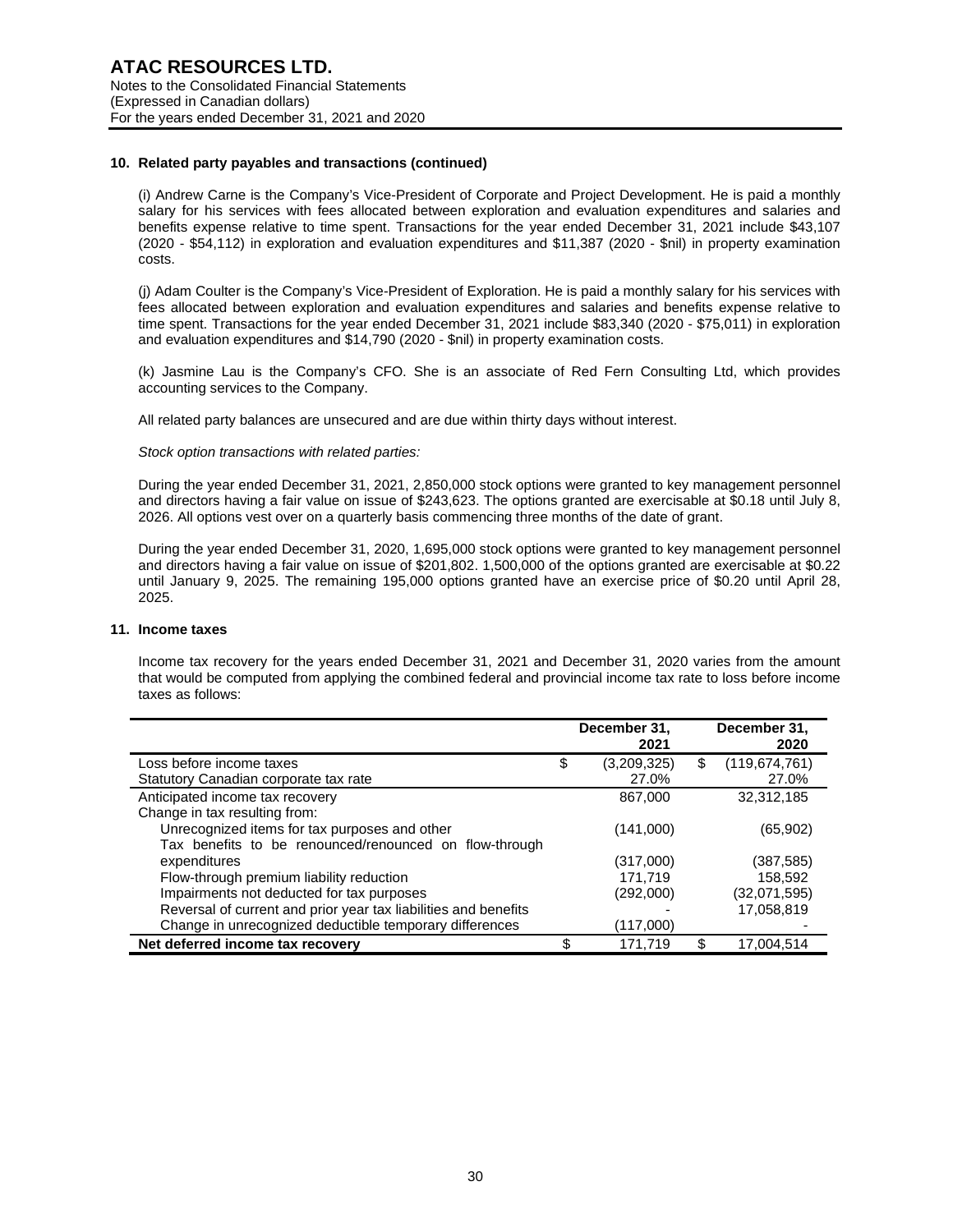## **11. Income taxes (continued)**

The significant components of the Company's unrecognized deferred income tax asset (recognized deferred income tax liability) are as follows:

|                                            | December 31,<br>2021 | December 31,<br>2020 |
|--------------------------------------------|----------------------|----------------------|
| Unrealized losses on marketable securities | \$<br>144.000        | \$<br>240.216        |
| Mineral property interest                  | 9,887,000            | 9,964,584            |
| Equipment                                  | 13.000               | 12.960               |
| Unclaimed investment tax credits           | 861,000              | 860,606              |
| Asset retirement obligation                | 52,000               |                      |
| Non-capital loss carryforwards             | 4,228,000            | 3,811,621            |
| Capital loss carryforwards                 | 148,000              | 44.369               |
| Share issue costs                          | 89,000               | 78,420               |
| Tax benefits unrecognized                  | (15,422,000)         | (15,012,776)         |
| Net deferred income tax asset (liability)  | \$                   |                      |

As at December 31, 2021, the Company has non-capital loss carryforwards of approximately \$5,000 in the United States, and \$15,657,000 (2020 - \$14,117,000) in Canada. Of the Canadian loss carryforwards, \$7,000 will expire in 2028, \$471,000 in 2029, \$1,174,000 in 2030, \$1,666,000 in 2031 and \$12,339,000 thereafter.

As at December 31, 2021, the Company has unused capital losses of approximately \$1,097,000 (2020 - \$329,000), which have no expiry date and can only be used to reduce future income from capital gains.

As at December 31, 2021, the Company has unclaimed resource and other deductions of approximately \$38,300,000 (2020 - \$37,700,000), which may be deducted against future taxable income.

As at December 31, 2021, there are share issue costs totaling approximately \$331,000 (2020 - \$290,000), which have not been claimed for income tax purposes.

As at December 31, 2021, the Company has unused investment tax credits totaling approximately \$1,179,000 (2020 - \$1,179,000), which have not been claimed for income tax purposes. Of the credits, \$958,000 will expire in 2032 and \$221,000 in 2033.

Income tax attributes are subject to review, and potential adjustments, by tax authorities.

#### **12. Supplemental cash flow information**

The Company incurred non-cash financing and investing activities during the years ended December 31, 2021 and 2020 as follows:

|                                                                 | 2021           | 2020            |
|-----------------------------------------------------------------|----------------|-----------------|
| Non-cash financing activities:                                  |                |                 |
| Share issue costs on finders' warrants issued                   | \$<br>(54,018) | \$<br>(22, 745) |
| Expiry of finders' warrants                                     | 15,200         |                 |
| Expiry of stock options                                         | 887.440        |                 |
| Shares issued for exploration expenditure asset                 | 3,000          |                 |
| Share capital reduced by flow-through share premium             | 228,000        | 21,739          |
|                                                                 |                |                 |
|                                                                 | 2021           | 2020            |
| Non-cash investing activities:                                  |                |                 |
| Deferred exploration expenditures included in accounts payable  |                |                 |
| and related party payables                                      | \$<br>31,242   | \$<br>78,625    |
| Marketable securities received as option payment                | (20,000)       | (33,500)        |
| Deferred exploration recoveries included in receivables         | (25,000)       | (56, 333)       |
| Depreciation capitalized to exploration expenditures            | 16,000         | 32,000          |
| Asset retirement obligation                                     | 191,645        |                 |
| Prepaid exploration expenditure included in accounts payable    |                | 25,361          |
| Prepaid exploration expenditure capitalized to mineral property |                |                 |
| interests                                                       | (46.071)       |                 |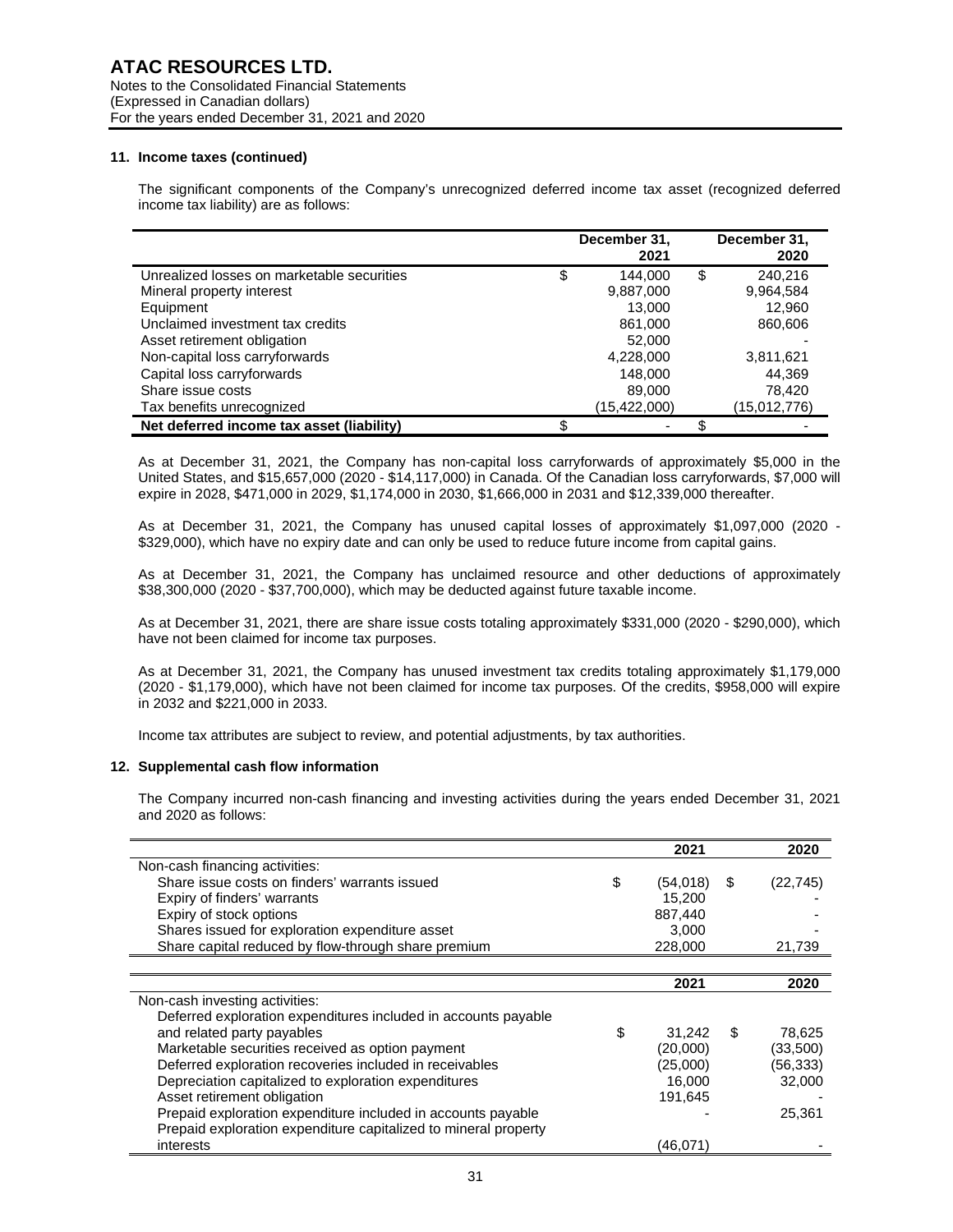## **12. Supplemental cash flow information (continued)**

During the years ended December 31, 2021 and 2020, no amounts were paid for interest or income tax expenses.

#### **13. Financial risk management**

#### **Capital management**

The Company is a junior exploration company and considers items included in shareholders' equity as capital. The Company has no debt and does not expect to enter into debt financing. The Company manages its capital structure and makes adjustments to it in light of changes in economic conditions and the risk characteristics of underlying assets. In order to maintain or adjust its capital structure, the Company may issue new shares, purchase shares for cancellation pursuant to normal course issuer bids or make special distributions to shareholders. The Company is not subject to any externally imposed capital requirements and does not presently utilize any quantitative measures to monitor its capital. The Company's capital structure as at December 31, 2021 is comprised of shareholders' equity of \$8,084,284 (2020 - \$7,294,464).

The Company currently has no source of revenues. In order to fund future projects and pay for administrative costs, the Company will spend its existing working capital and raise additional funds as needed. The Company's ability to continue as a going concern on a long-term basis and realize its assets and discharge its liabilities in the normal course of business rather than through a process of forced liquidation is primarily dependent upon its ability to sell or option its mineral properties and its ability to borrow or raise additional funds from equity markets.

#### **Financial instruments - fair value**

The Company's financial instruments consist of cash and cash equivalents, marketable securities, reclamation deposit, accounts payable and accrued liabilities, and accounts payable to related parties.

The carrying value of accounts payable and accrued liabilities and accounts payable to related parties approximates their fair value because of the short-term nature of these instruments.

Financial instruments measured at fair value on the consolidated statements of financial position are summarized into the following fair value hierarchy levels:

Level 1: quoted prices (unadjusted) in active markets for identical assets or liabilities.

Level 2: inputs other than quoted prices included within Level 1 that are observable for the asset or liability, either directly (i.e. as prices) or indirectly (i.e. derived from prices).

Level 3: inputs for the asset or liability that are not based on observable market data (unobservable inputs).

|                             | Level 1         | Level 2            | Level 3        | <b>Total</b>    |
|-----------------------------|-----------------|--------------------|----------------|-----------------|
| December 31, 2021           |                 |                    |                |                 |
| Cash and cash equivalents   | \$<br>5,561,557 | \$                 | \$             | \$<br>5,561,557 |
| Marketable securities       | 374.499         |                    |                | 374.499         |
| <b>Reclamation deposits</b> | 137,593         |                    |                | 137,593         |
|                             |                 |                    |                |                 |
|                             | \$<br>6,073,649 | \$                 | \$             | \$<br>6,073,649 |
|                             |                 |                    |                |                 |
|                             | Level 1         | Level <sub>2</sub> | <b>Level 3</b> | Total           |
| December 31, 2020           |                 |                    |                |                 |
| Cash and cash equivalents   | \$<br>5,901,360 | \$                 | \$             | \$<br>5,901,360 |
| Marketable securities       | 411.114         | 9.843              |                | 420,957         |
| <b>Reclamation deposits</b> | 125,744         |                    |                | 125,744         |
|                             |                 |                    |                |                 |
|                             | 6,438,218       | \$<br>9.843        | \$             | \$<br>6.448.061 |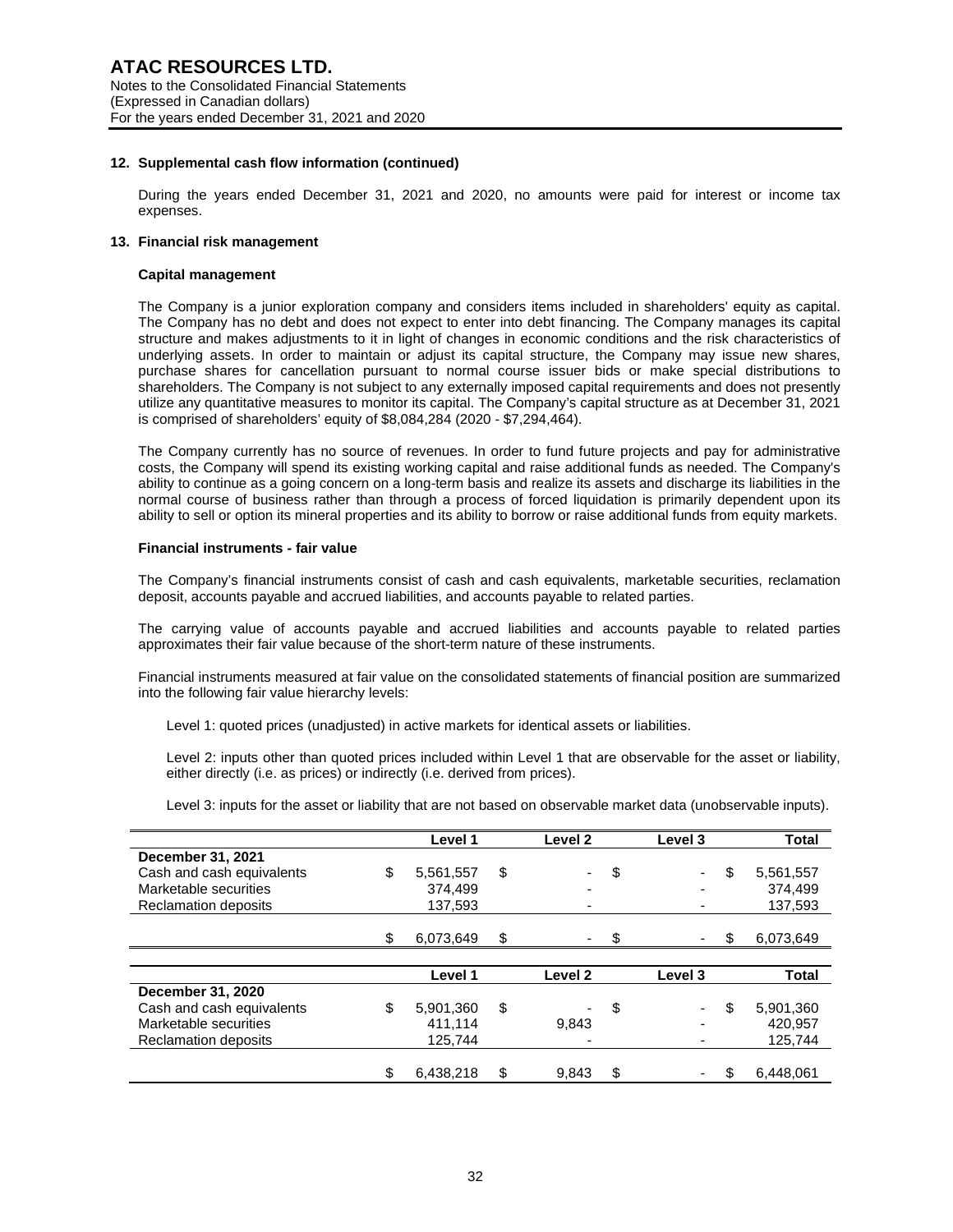#### **13. Financial risk management (continued)**

#### **Financial instruments - risk**

The Company's financial instruments can be exposed to certain financial risks, including credit risk, interest rate risk, liquidity risk and market and currency risk.

## **(a) Credit risk**

The Company is exposed to credit risk by holding cash and cash equivalents. This risk is minimized by holding the funds in Canadian banks and credit unions or with Canadian governments. The Company has minimal accounts receivable exposure as its refundable credits are due from the Canadian Government.

#### **(b) Interest rate risk**

The Company is exposed to interest rate risk because of fluctuating interest rates. Fluctuations in market rates do not have a significant impact on the Company's operations due to the short term to maturity and no penalty cashable feature of its cash equivalents.

#### **(c) Liquidity risk**

Liquidity risk is the risk that the Company is unable to meet its financial obligations as they come due. The Company manages this risk by careful management of its working capital to ensure its expenditures will not exceed available resources.

#### **(d) Market risk**

The Company is exposed to market risk because of the fluctuating values of its publicly traded marketable securities. The Company has no control over these fluctuations and does not hedge its investments. Based on the December 31, 2021 value of marketable securities, every 10% increase or decrease in the share prices of these companies would have impacted loss for the period, up or down, by approximately \$38,000 (2020 - \$42,000) before income taxes.

## **(e) Currency risk**

The Company is exposed to currency risk because it holds funds and receivables in United States Dollars ("USD"), which, because of fluctuating exchange rates can create gains or losses at the time the funds are converted to Canadian dollars. The Company has no control over these fluctuations and does not hedge its foreign currency holdings. Based on its December 31, 2021 USD holdings, every 5% increase or decrease in the exchange rate would have had an insignificant impact on profit or loss before income taxes.

## **14. Commitments**

On April 16, 2021, the Company completed a private placement of flow-through units for gross proceeds of \$1,008,000 (Note 9). The Company is required to spend the funds on qualified exploration programs no later than December 31, 2022. The expenditures and available income tax benefits will be renounced to the flow-through shareholders effective December 31, 2021. As of December 31, 2021, all of the funds had been spent.

On June 28, 2021, the Company completed a private placement of flow-through units for gross proceeds of \$504,000 (Note 9). The Company is required to spend the funds on qualified exploration programs no later than December 31, 2022. The expenditures and available income tax benefits will be renounced to the flow-through shareholders effective December 31, 2021. As of December 31, 2021, \$166,312 of the funds had been spent and \$337,688 remains to be spent.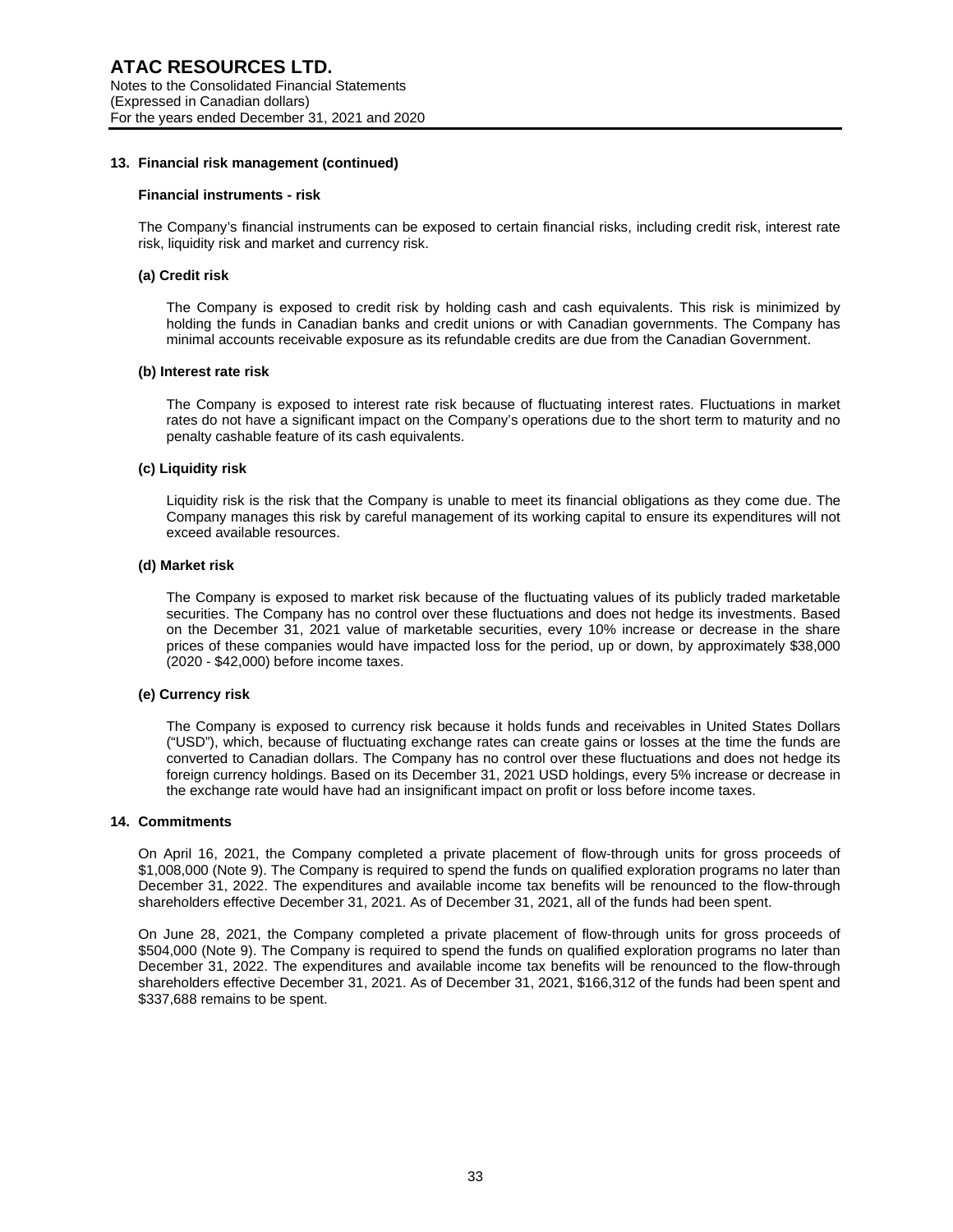## **14. Commitments (continued)**

A summary of the Company's flow-through premium liability as at December 31, 2021 and December 31, 2020 and changes during the year then ended is as follows:

|                                                                                                                    |   | December 31,<br>2021        | December 31,<br>2020 |                                       |
|--------------------------------------------------------------------------------------------------------------------|---|-----------------------------|----------------------|---------------------------------------|
| Balance, beginning of year<br>Addition pursuant to financing<br>Reduction, pro rata based on eligible expenditures | S | ۰.<br>228,000<br>(171, 719) | -S                   | 136,852<br>21.739<br><u>(158,591)</u> |
| Balance, end of year                                                                                               |   | 56.281                      | \$.                  |                                       |

## **15. Events after the reporting period**

#### *Blackbear Claims Share Issuance*

Subsequent to December 31, 2021, the Company issued 20,000 common shares valued at \$2,000 pursuant to the Blackbear claims option agreement (Note 6).

## *Catch Property Option Agreement*

Subsequent to December 31, 2021, the Company entered into a Property Option Agreement with a vendor, whereby the Company has the option to earn a 100% interest in the Catch Property, located in the Yukon Territories. Pursuant to the Option Agreement, the Company has the right to earn 100% interest in the property by making aggregate cash payments of \$325,000 (\$10,000 paid subsequent to December 31, 2021), issuing an aggregate of 2,000,000 common shares with an aggregate value not greater than \$380,000 (50,000 common shares issued subsequent to December 31, 2021), and incurring \$3,600,000 in exploration expenditures on or before December 31, 2026.

The Catch Property is subject to an annual advance royalty of \$25,000, due on or before December 31 of each calendar year, commencing in the year in which a pre-feasibility study is completed and continuing until the earlier of: 1) the commence of commercial production, or 2) the vendor having received an aggregate \$500,000 in advance royalty payments. The Catch Property is also subject to a 2% NSR, with the Company having a right to buy back one-half of the NSR for \$1,000,000.

Upon the determination of an initial resource equal or greater than 1,000,000 ounces of gold equivalent on the Catch Property, the vendor is also entitled to a milestone payment of \$1 per ounce of gold equivalent, which may be satisfied wholly or partially by the issuance of common shares, to be calculated using the 10-day volumeadjusted weighted average price, subject to such price not being less than \$0.05.

## *PIL Property Option Agreement*

Subsequent to December 31, 2021, the Company entered into a Property Option Agreement with Finlay Minerals Ltd. ("Finlay") to acquire a 70% interest in the PIL Property in northern British Columbia by making aggregate cash payments of \$650,000 (\$50,000 paid subsequent to December 31, 2021), issuing aggregate common shares equivalent to \$1,250,000 (375,094 common shares issued subsequent to December 31, 2021), and incurring \$12,000,000 in exploration expenditures on or before December 31, 2026. Following the exercise of the option, the Company and Finlay will hold interests in the property of 70% and 30%, respectively, and a joint venture will be formed. The PIL Property is also subject to a 3% net smelter return royalty held by Electrum Resource Corp., with a right to buy back one-half of the royalty (1.5%) for \$2,000,000. This buyback right will be transferred to the joint venture following completion of the option.

## *East Goldfield Termination*

Subsequent to December 31, 2021, the Company terminated the East Goldfield property option (Note 6).